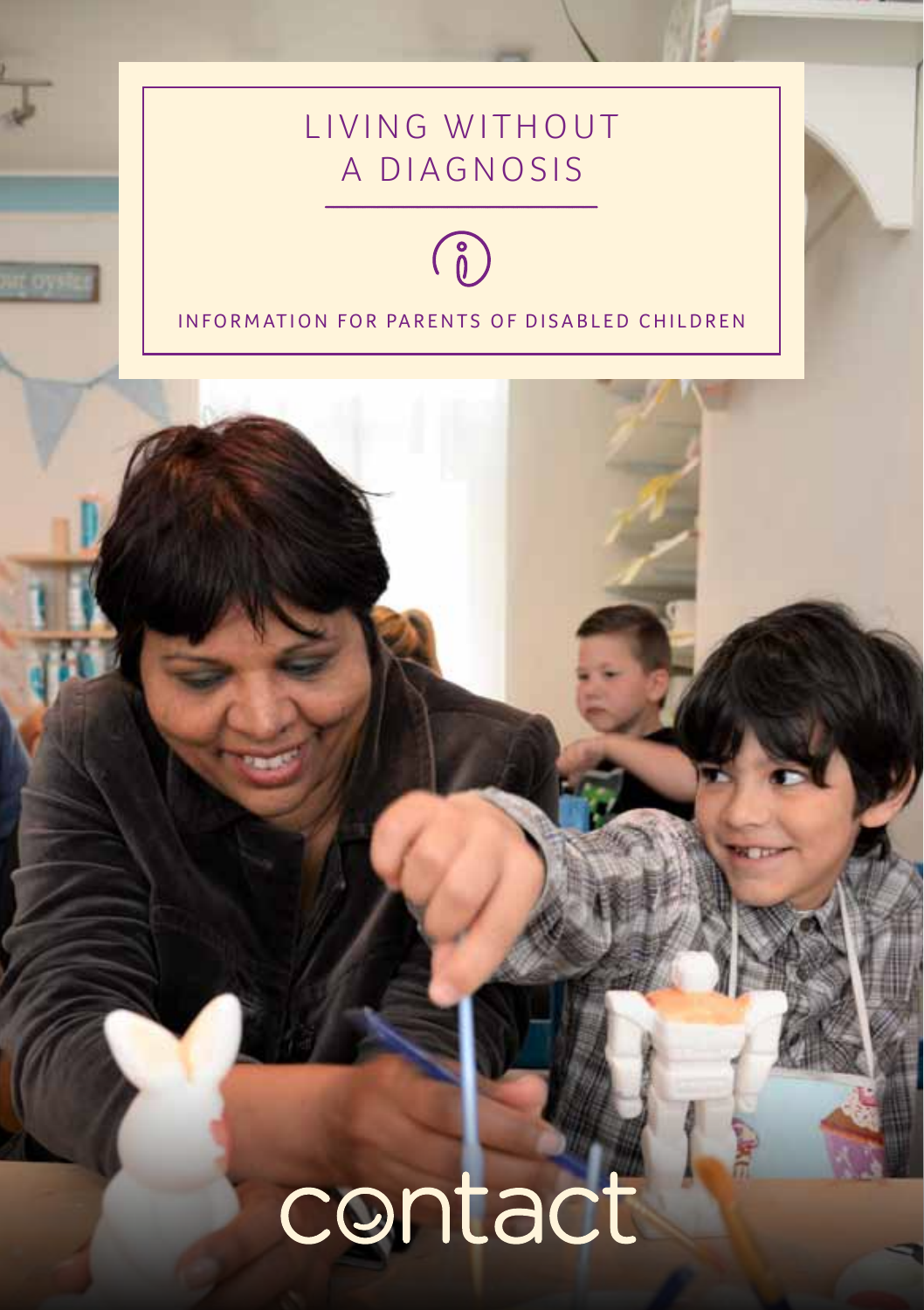*"The way I feel about her is pride; she is special."*  **Parent carer**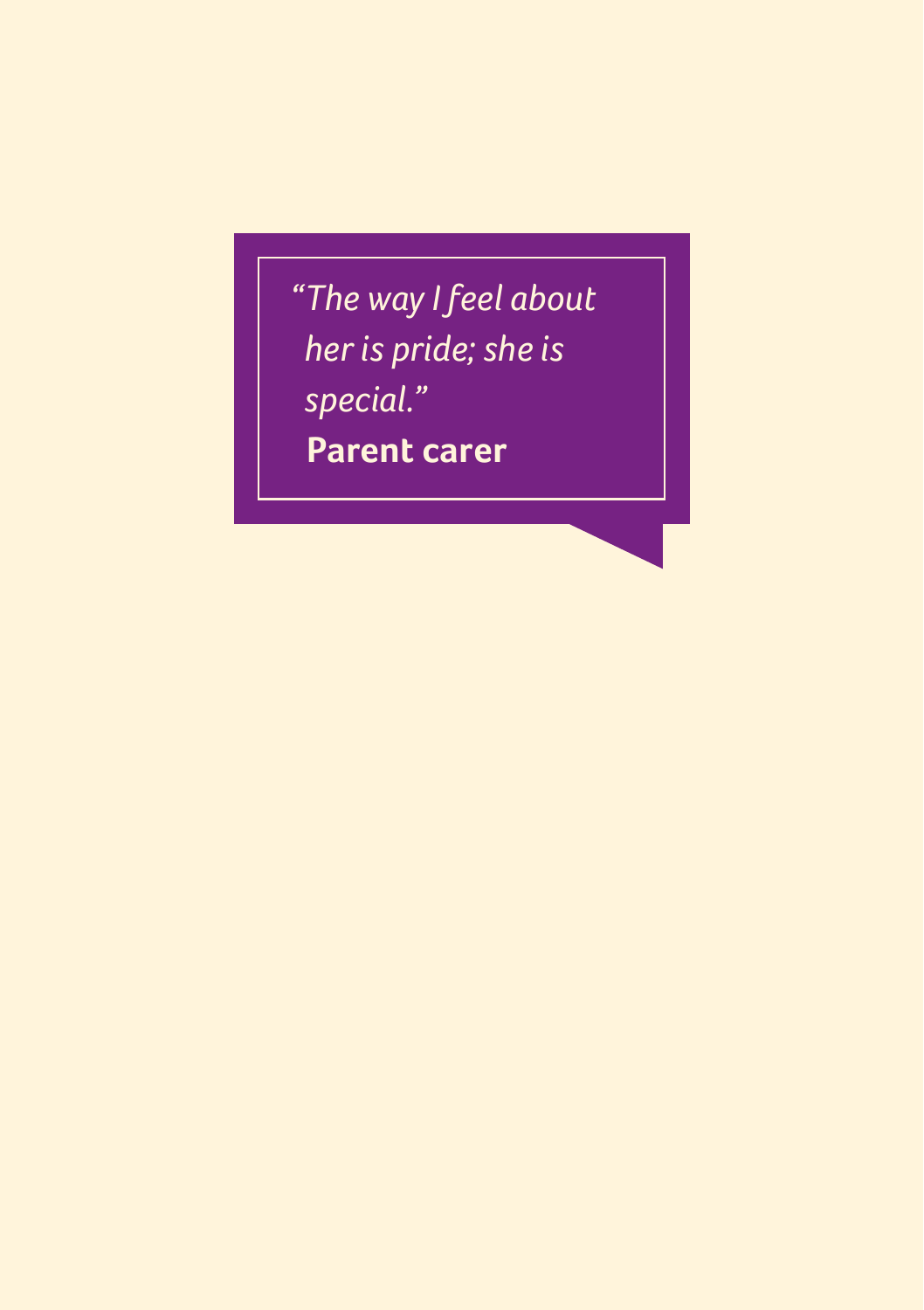# **CONTENTS**

| INTRODUCTION                                |       |
|---------------------------------------------|-------|
| ABOUT DIAGNOSIS                             |       |
| TESTS, ASSESSMENTS AND MEDICAL APPOINTMENTS | - ( ) |
| GETTING THE RIGHT SUPPORT                   | -5    |
| MEETING OTHER PARENTS                       | - Q   |
| TOP TIPS FROM PARENTS                       |       |
| USEFUL ORGANISATIONS                        | つ3    |
| GLOSSARY                                    | 74    |

#### **INFORMATION IN THIS GUIDE**

 $\sqrt{2}$ 

Please look in the glossary at the back of this guide to find an explanation of any unfamiliar words.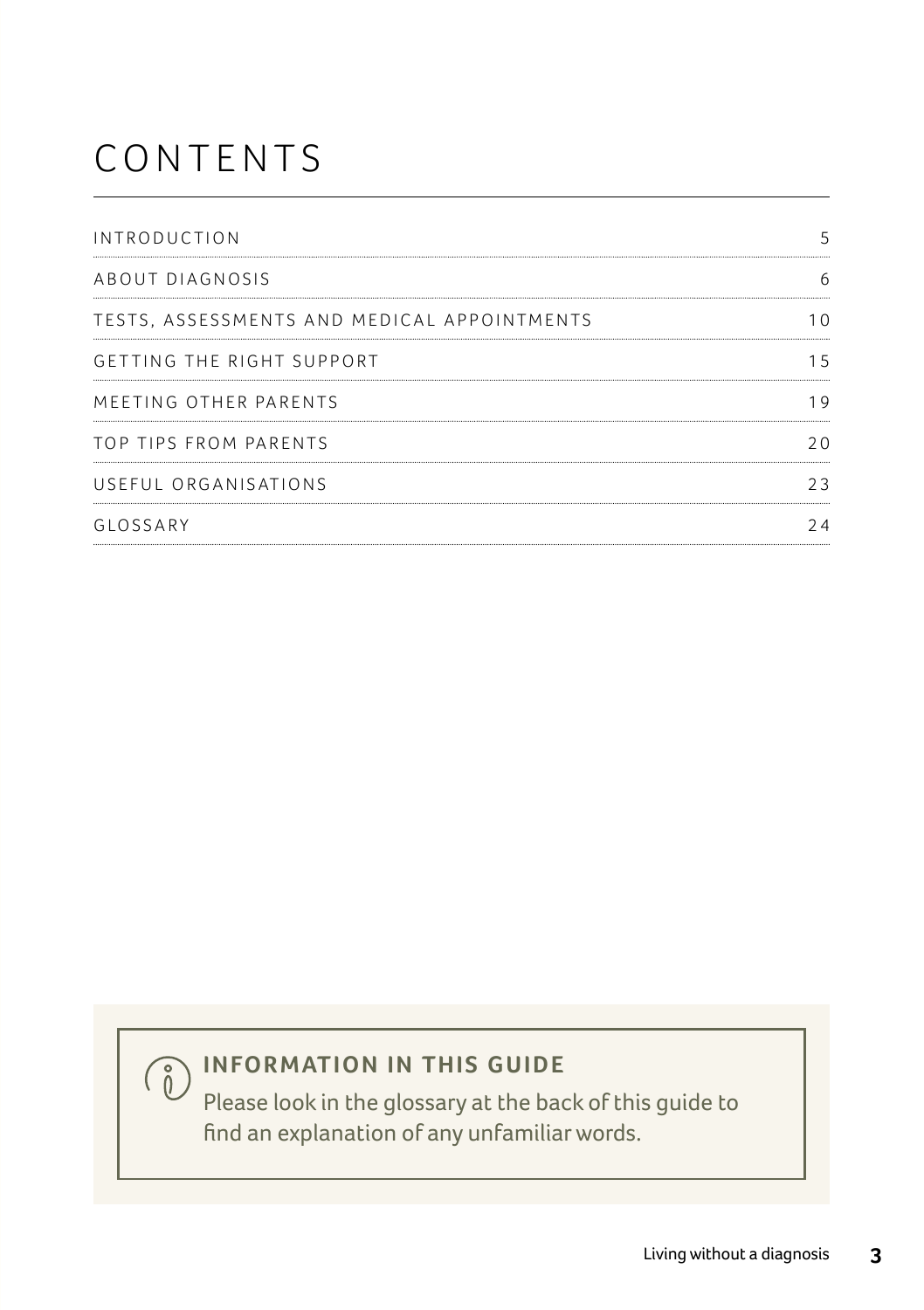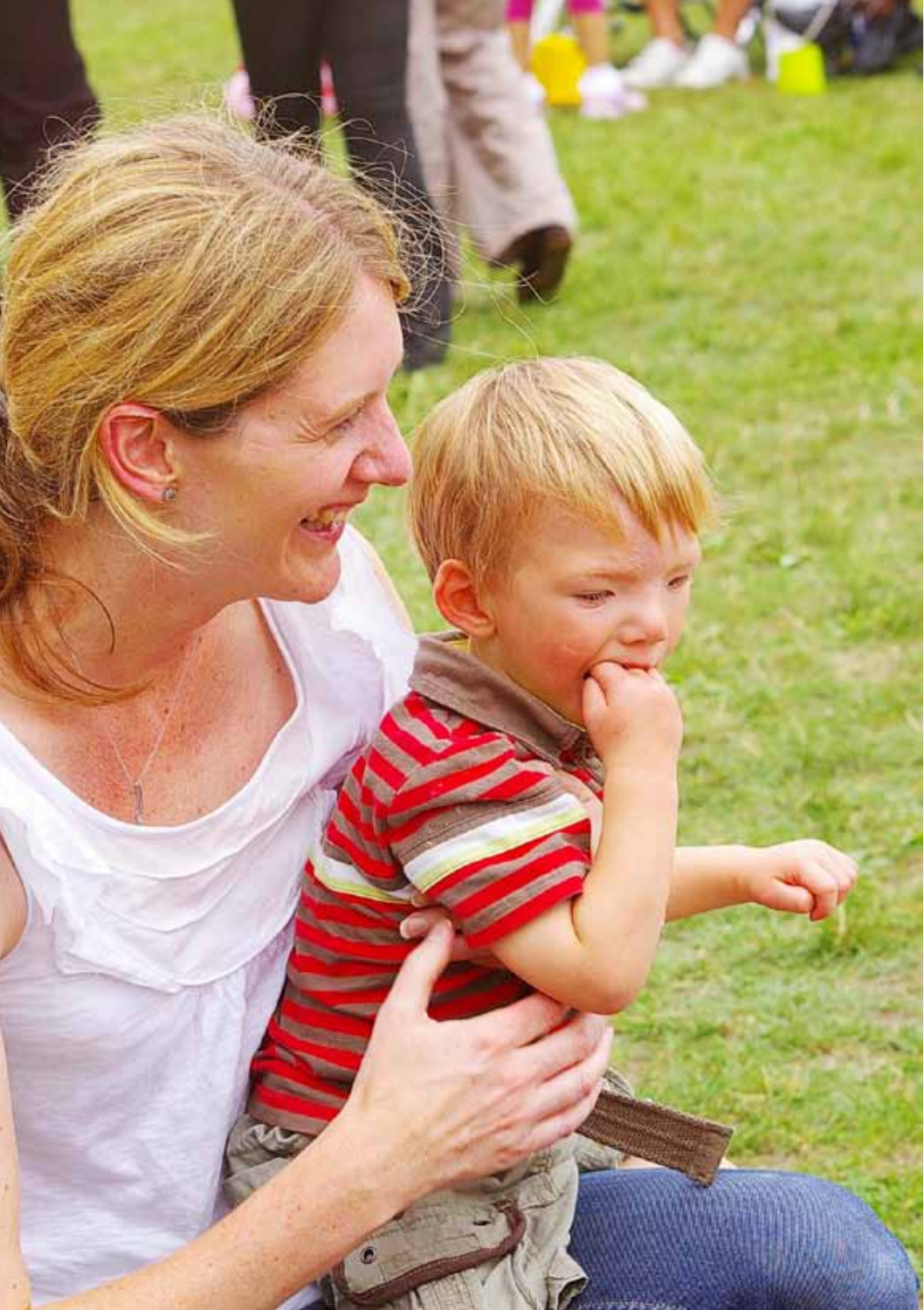# Introduc tion

This guide is for parents and carers whose child has a learning difficulty or health problem, but do not know its cause. It contains information on:

- **•**  *why it can be hard to get a diagnosis*
- **•**  *who can help you*
- **•**  *what help and support you can expect*
- **•**  *meeting other parents*
- **•**  *top tips.*

When trying to get a diagnosis for their child, families can go through a range of emotions. We have number of guides with topics that may be useful to parents in this situation. Each guide contains useful information and signposts to further sources of support for parents. They are available free from our helpline 0808 808 3555 or to download from our website:

- **•**  *Developmental delay*
- **•**  *Living without a diagnosis.*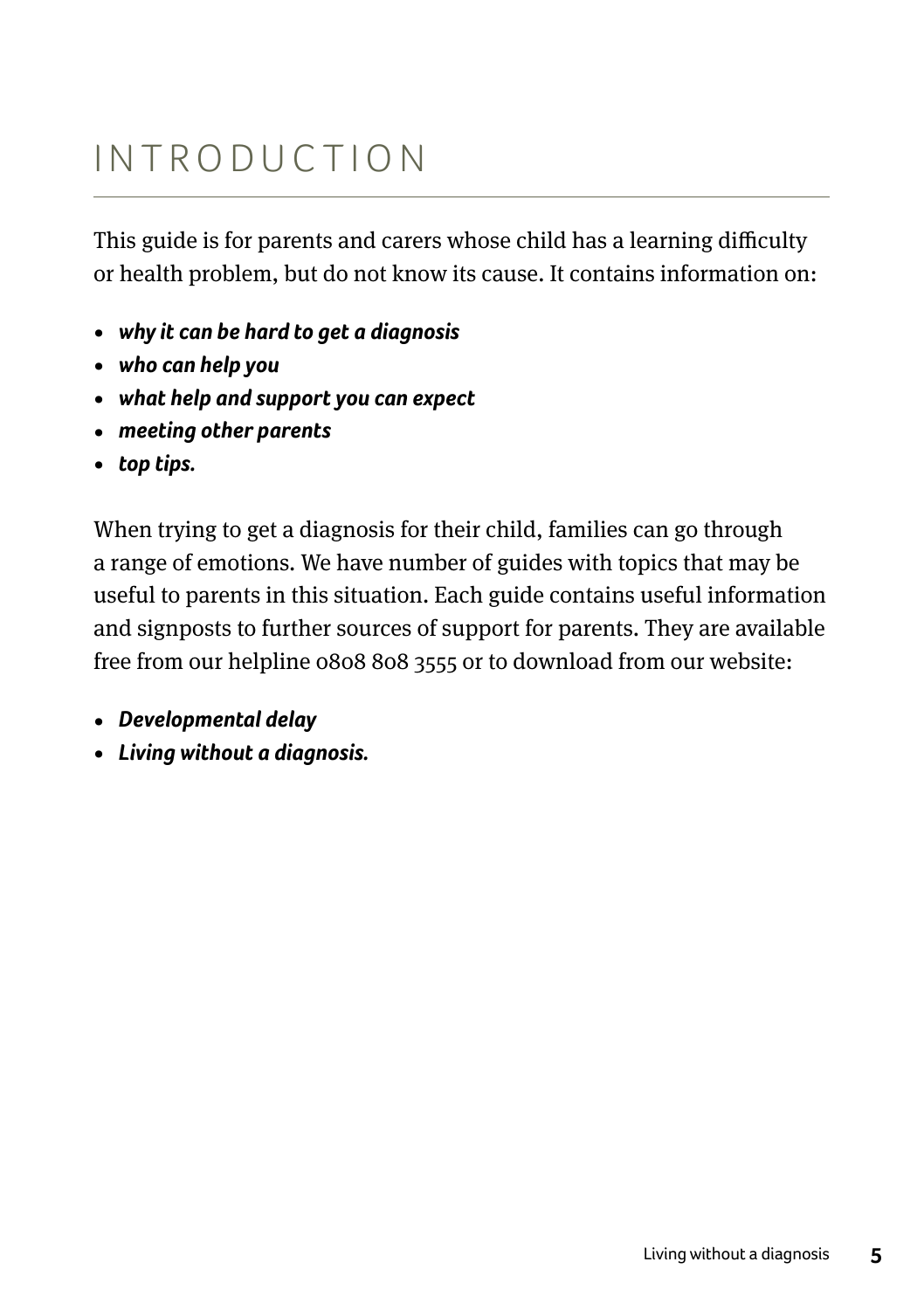# A BOUT DIAGNOSIS

Once you realise your child may have a learning difficulty or health problem, getting a diagnosis may take some time.

The Genetic Alliance UK estimates that about 50 per cent of children with a learning disability have no definitive diagnosis. There are some children who are disabled, but nobody is able to explain the cause.

Some families may be told that their child has global developmental delay (GDD), if they are slow to reach two or more milestones in all areas of their development.

#### See our guide *Developmental Delay* for more information. It's free from our helpline: **0808 808 3555** or from **www.contact.org.uk/dev-delay-guide**

#### **Why making a diagnosis can be difficult**

Because of improvements in science and medicine, people sometimes believe that doctors can always diagnose a child's condition. Sometimes this isn't the case and this can be disappointing. There are a number of reasons why making a diagnosis can be difficult:

- **•**  *There are more than 6,000 known rare conditions. Doctors rarely see children with these conditions, making it harder to recognise them*
- **•**  *Many conditions have similar features or symptoms, which makes it more difficult for doctors to make a diagnosis*
- **•**  *Some children have a number of features or symptoms that do not fit into one specific condition*
- **•**  *Each condition can affect children in different ways*
- **•**  *Certain symptoms associated with a condition may not appear until your child is older – this may result in a late diagnosis, or even a change in diagnosis.*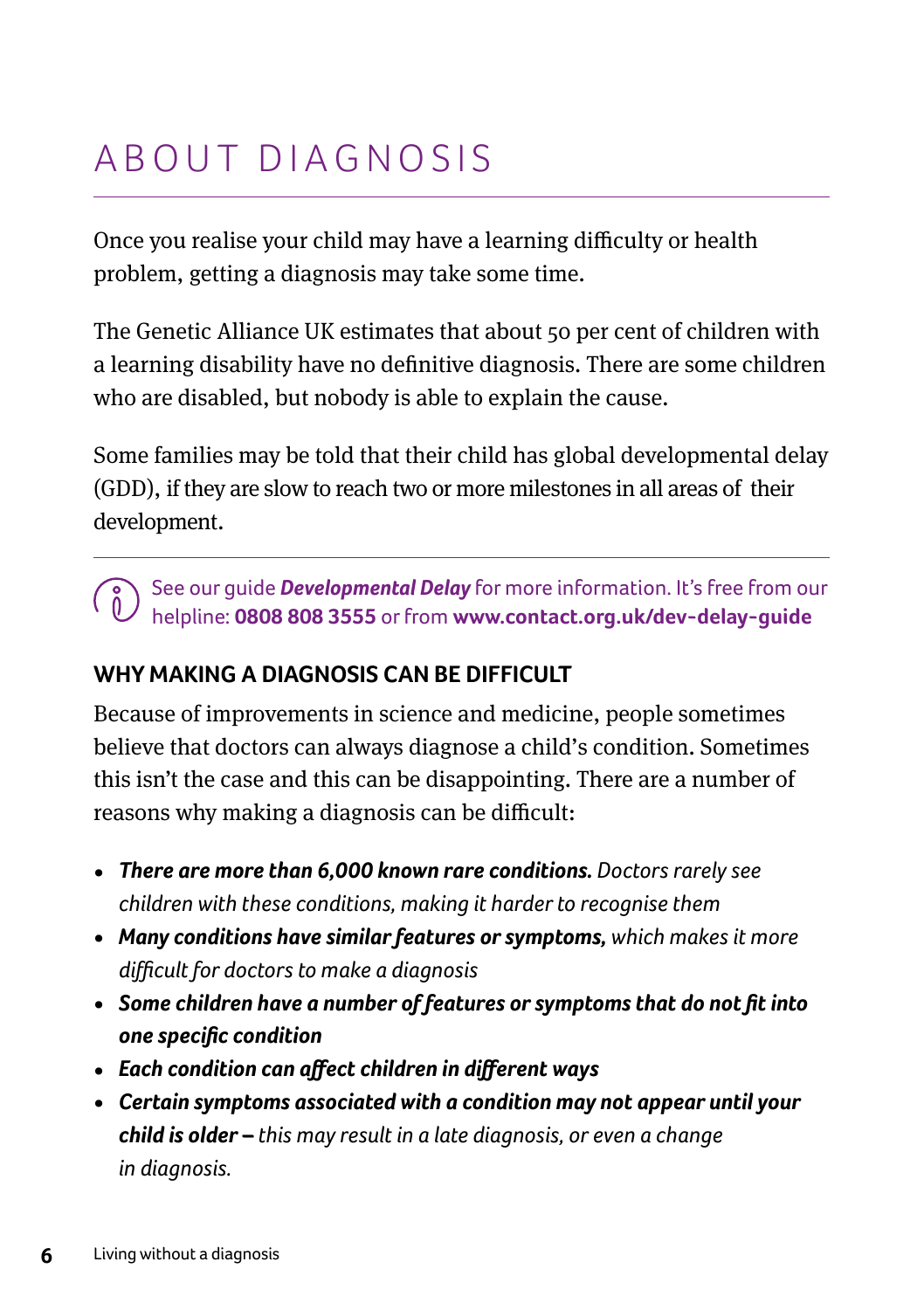#### **Why did it happen?**

Some parents worry that it is their fault their child is disabled because of something that happened before the baby was conceived, or while the mother was pregnant. It is important to remember that it is rarely anyone's fault. There are many reasons why children are born with a disability or medical condition, one of the most common being changes in genes (our body's blueprint) or chromosomes (the structures that DNA is strung onto). These are called genetic conditions. Other reasons may be:

- **•**  *being born too early (or prematurly)*
- **•**  *environmental problems, such as substances the baby is exposed to while the mother is pregnant ( for example, lead or pesticides)*
- **•**  *difficulties during pregnancy, such as infections in the mother ( for example rubella)*
- **•**  *asphyxia, a lack of oxygen or trauma, during, or shortly after birth.*

*"Try to enjoy your child. It is easy to focus on all their problems and forget to enjoy watching them grow up."*   **Parent carer**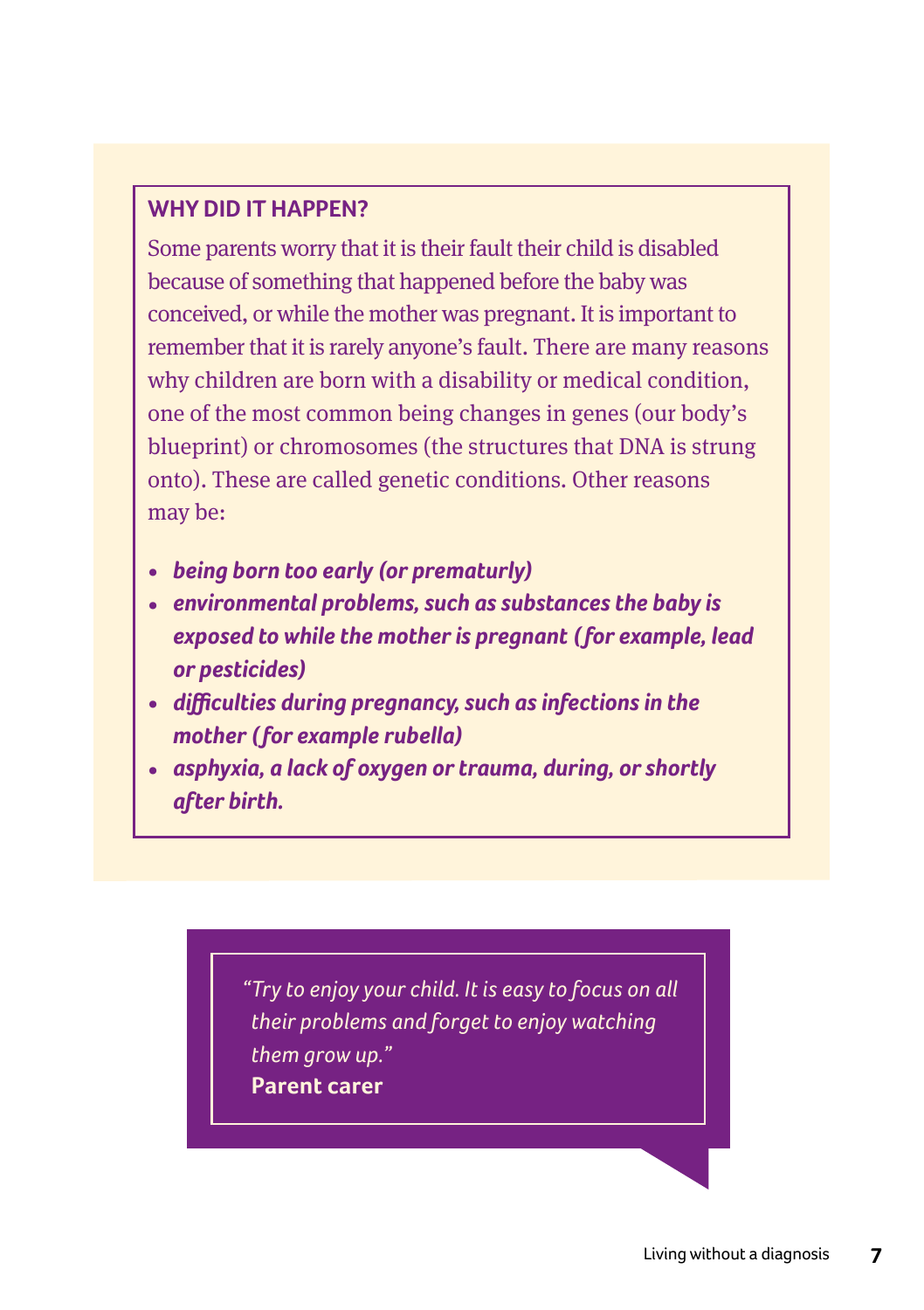#### **Who can help?**

You can discuss your concerns about your child's development with your health visitor. You can also discuss your concerns about your child with your general practitioner (GP).

Your GP may refer your child to a paediatrician, someone who specialises in conditions affecting children and young people. They in turn may refer your child to a consultant who specialises in a particular area of medicine. If your child has lots of symptoms, they might be referred to different specialists to see if any of them can make a diagnosis.

Other health professionals may be involved in assessing your child and how well they can cope with certain activities. For example, speech and language therapists (SALTs), physiotherapists and occupational therapists (OTs).

Find out more about the different professionals who can help in our guide *Concerned about your child***,** available free from our helpline or to download at: **www.contact.org.uk/parent-guide-concerned**

> *"Be careful with the internet, there's so much out there and it's so easy to get poor information and frighten yourself."*  **Parent carer**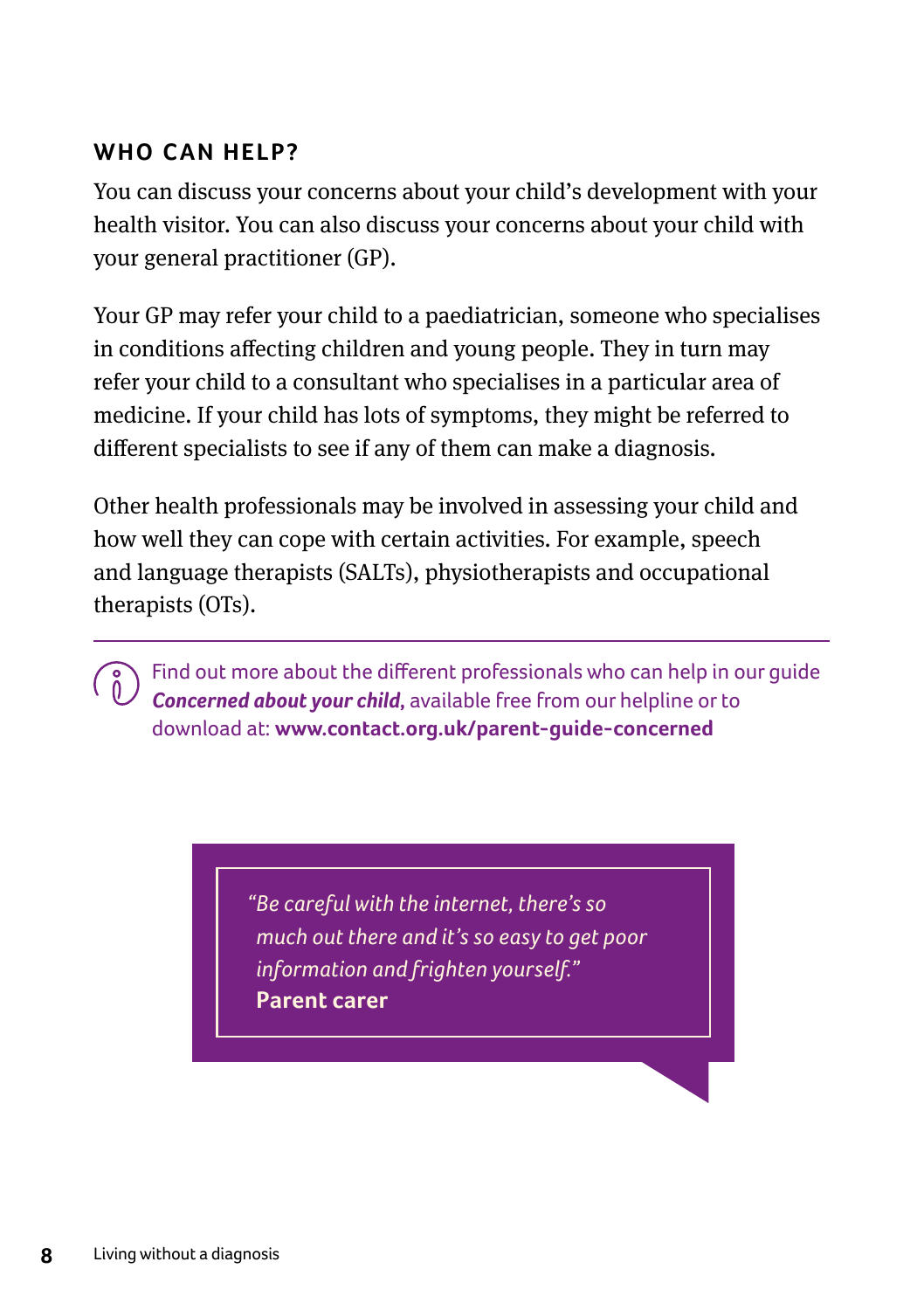#### **Top tips**

- •**It's never too early to ask for advice**. If you have worries about your child, talk to your family doctor (GP), **health visitor** or nurse. They might suggest your child sees a **paediatrician** or other specialists, who will try to work out why your child is finding things hard.
- **Make a list** of all the things that worry you about your child. You can show this to professionals when you see them.
- **Keep a record of your child's progress.** Take photos and keep a diary.
- **Write down any questions** you want to ask before you have an appointment.
- • **Keep copies of all the letters** and results you get in a folder.

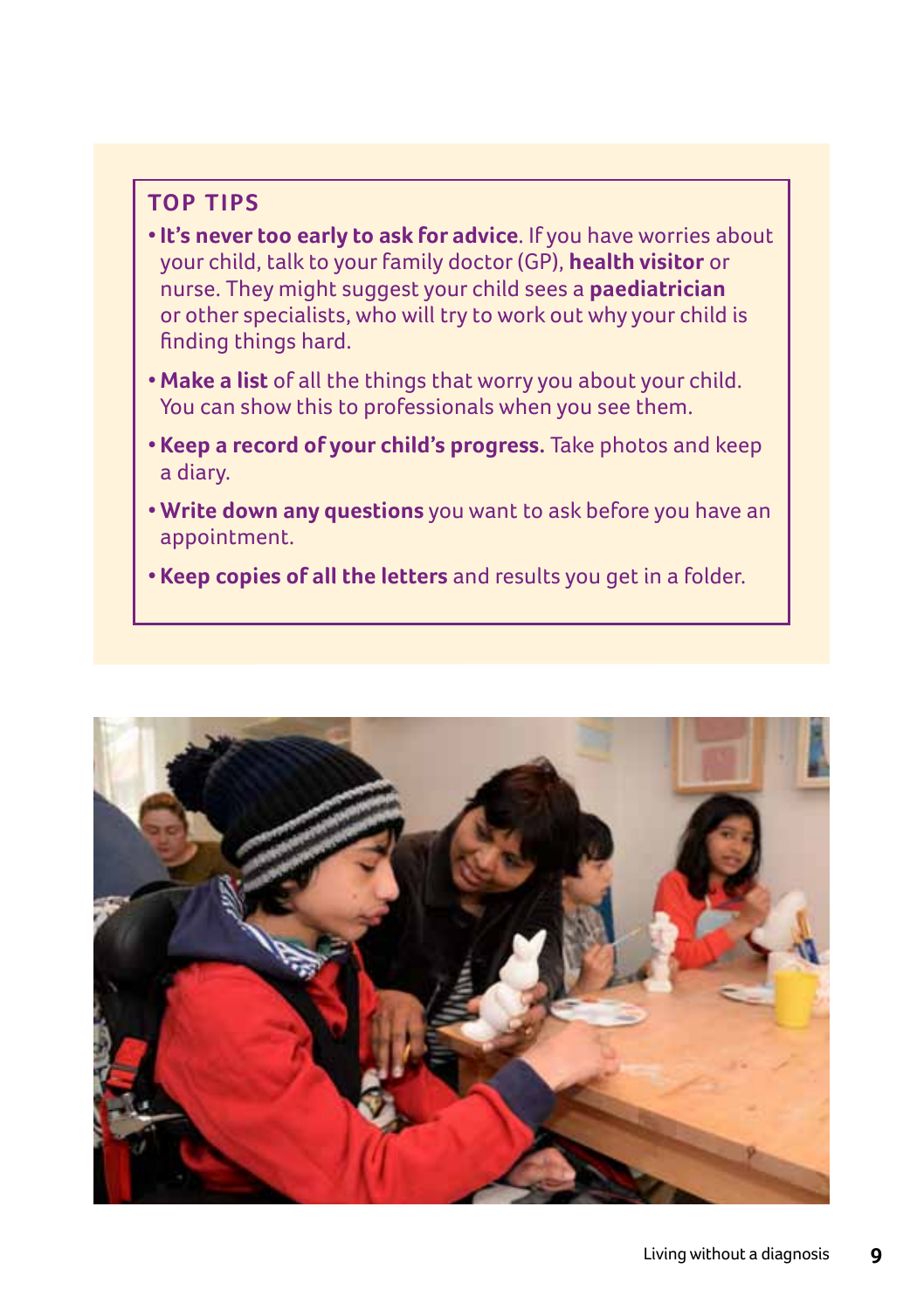### TESTS, ASSESSMENTS AND MEDICAL APPOINTMENTS

Trying to get a diagnosis can mean your child has lots of different tests, assessments and appointments. This can be a worrying and anxious process.

#### **WHAT CAN YOU DO?**

As a parent you may suspect a particular type of condition, so you could ask for a referral to a specialist service (for example, for metabolic conditions – see page  $25$ ). If you want to do this, it can be helpful to take along to the appointment a list of all the ways your child is affected to explain why you think a referral to a specialist is needed. Support groups for the condition you have in mind may be able to help you find information and the right specialists to make a diagnosis.

If you think your child could benefit from a particular assessment or test then discuss this with your medical professional. If you find reliable evidence to support this, bring a copy along to your appointment to show the doctor.

#### **FINDING INFORMATION TO HELP YOUR CHILD**

National condition support groups may have information that's useful to you if your child has certain symptoms, even if they don't have a named diagnosis. For example, the National Autistic Society may be able to offer useful resources for helping with behaviour, ICAN and The Communication Trust have information to help with speech and language and SCOPE can help provide solutions to issues with poor muscle control.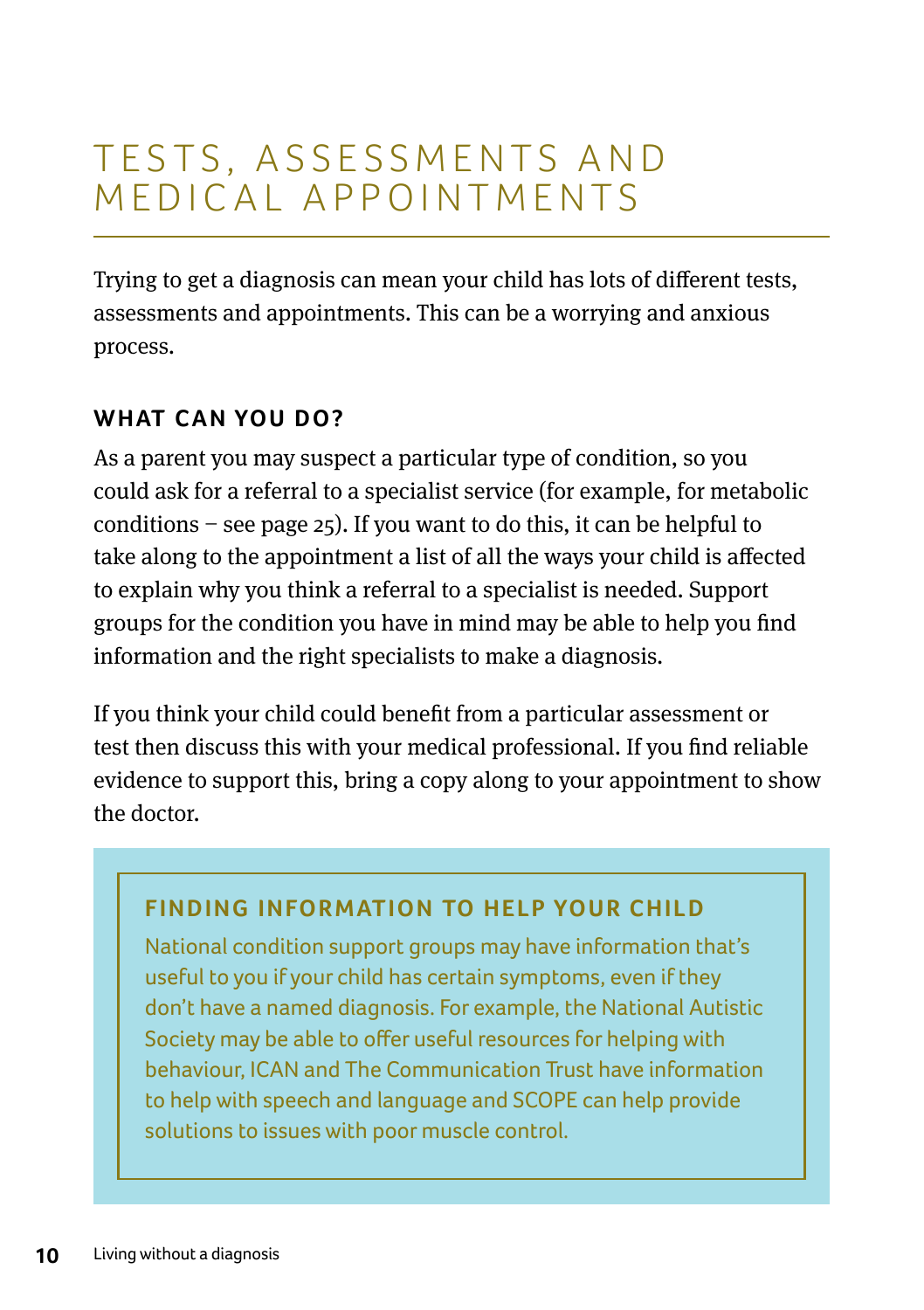#### **MEDICAL INFORMATION ON THE INTERNET**

If you're searching for information on the internet, remember that not all online information is accurate and trustworthy so make sure you discuss what you read with a medical professional before acting on it.

Remember that children with the same condition may be mildly affected and some severely affected. Information you find may reflect the most severe cases and not always apply to every child. So take any information that you find to your next appointment with your specialist to discuss how it applies to your child.

Avoid giving out your personal contact details on the internet.

If you're using the internet to find information about medical conditions, you will need to carefully evaluate what you find. Here are some tips to help you judge if a source is trustworthy:

- **• Consider who wrote the information.** Charity and government sites are unlikely to be biased, but companies may want you to buy something.
- **• Reputable organisations** will provide their address, a way to contact them and an 'About us' section where they describe their purpose.
- **• The writing should be free from spelling errors,** grammatically sound and objective and balanced in tone.
- **• The page should list the author's name,** their qualification to write on the subject and, in some cases, how the text has been verified.
- **• You should be able to find a date when the information was published or updated;** this helps determine the timeliness of what you're reading. For example, Contact's medical texts carry endorsements in the following form: *Last updated February 2018 by Dr R Gibbons, Professor of Clinical Genetics, Weatherall Institute of Molecular Medicine, John Radcliffe Hospital, Oxford, UK*.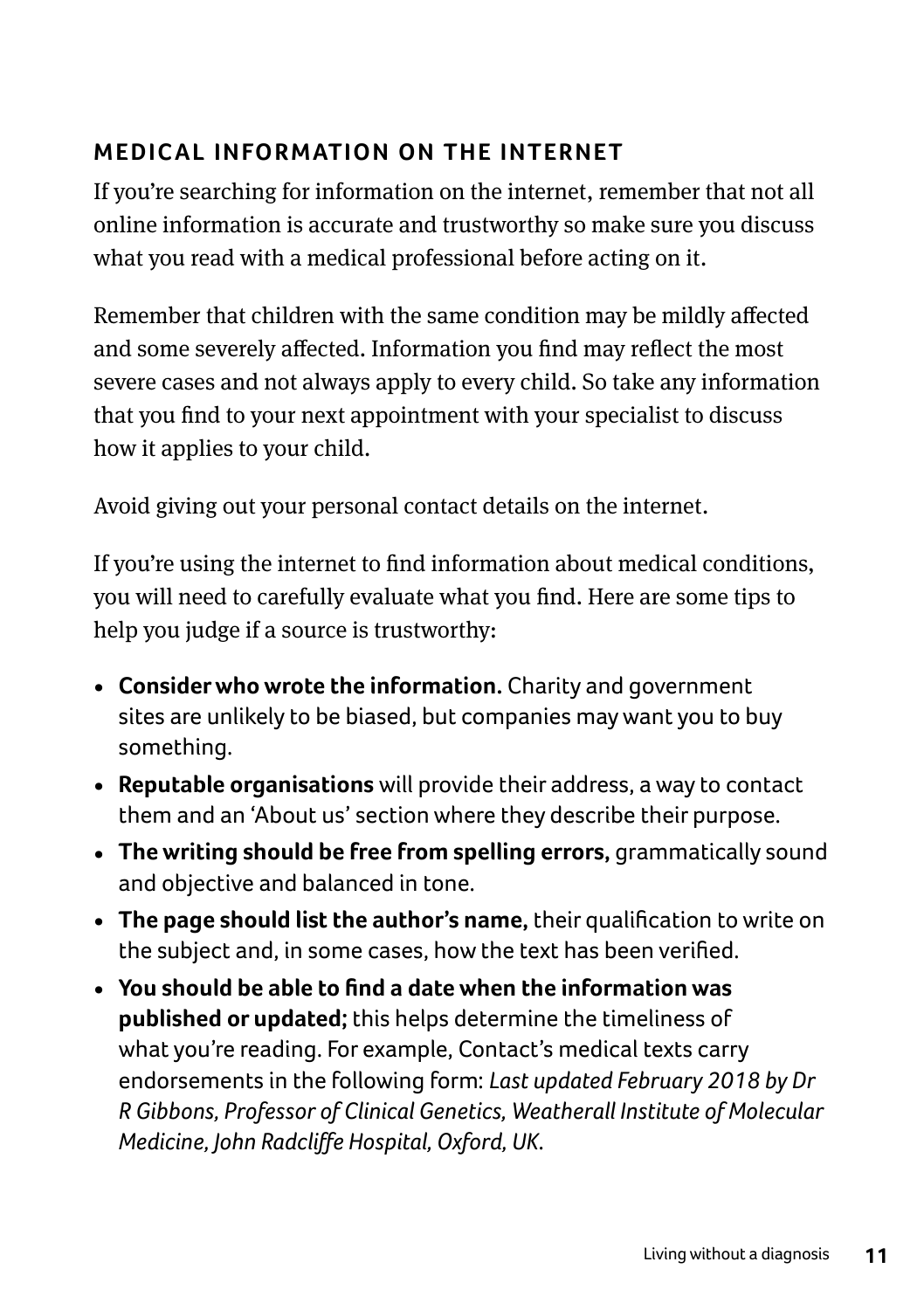#### **New conditions are being identified all the tim e**

Doctors are now able to diagnose more conditions than ever before because of advances in medical knowledge and improvements in testing techniques and equipment.

If it is suspected that the cause of your child's condition is genetic, then you may be referred to a genetics service, which are based at regional genetics centres. Ask your GP or paediatrician for a referral to a genetics centre if you think your child has a genetic problem.

#### **SWAN UK (Syndromes Without A Name)**

SWAN is a support network providing information and support to families of children with undiagnosed genetic conditions. They offer an online forum, family fun days and support and information in hospital, at home and in your local communities. It is run by the charity Genetic Alliance UK (see page 23). **[www.undiagnosed.org.u](https://www.undiagnosed.org.uk)k**

We have more information about genetic conditions, including a short podcast about what to expect when visiting a genetics service, at **[www.contact.org.uk/genetics](https://contact.org.uk/genetics)**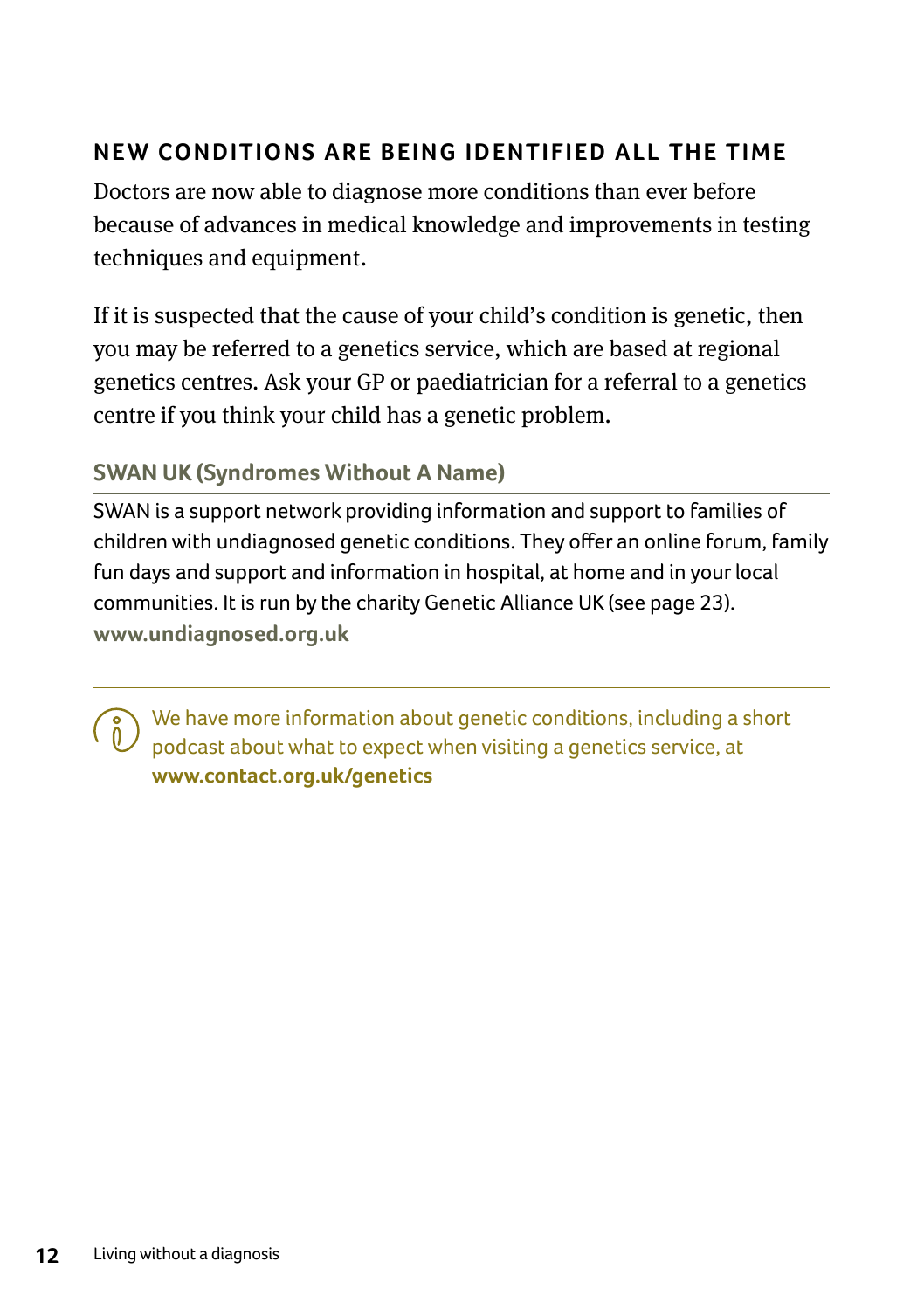#### WHAT TO DO IF YOU ARE NOT HAPPY

If you feel strongly that health professionals have not explored all ways of getting a diagnosis for your child, you might be able to get a second opinion.

For example, you may have a niggling feeling that your child is very similar to other children with a particular condition but other professionals aren't recognising it.

If after seeing a specialist doctor you would like a second opinion, you need to go back to your GP and ask them to refer your child to a different specialist. Try to avoid being confrontational, but be firm. You can take along the list of things your child finds difficult and explain the reason you are asking for the referral.

#### **HOW IMPORTANT IS GETTING A DIAGNOSIS?**

While most parents say they would like a diagnosis, over time some find that getting a 'name' is not as important as it was at first. For these parents, the most important thing is ensuring that their child's day-to-day needs are met.

Others, however, want a diagnosis to help make sure their child has the best possible support and treatment. A lot of parents fear that their child will not be able to get the support they need without a firm diagnosis.

Your child is entitled to support for their needs whether they have a diagnosis or not. The support they receive should be based on their additional needs and not the name of a condition. See the next section information about this.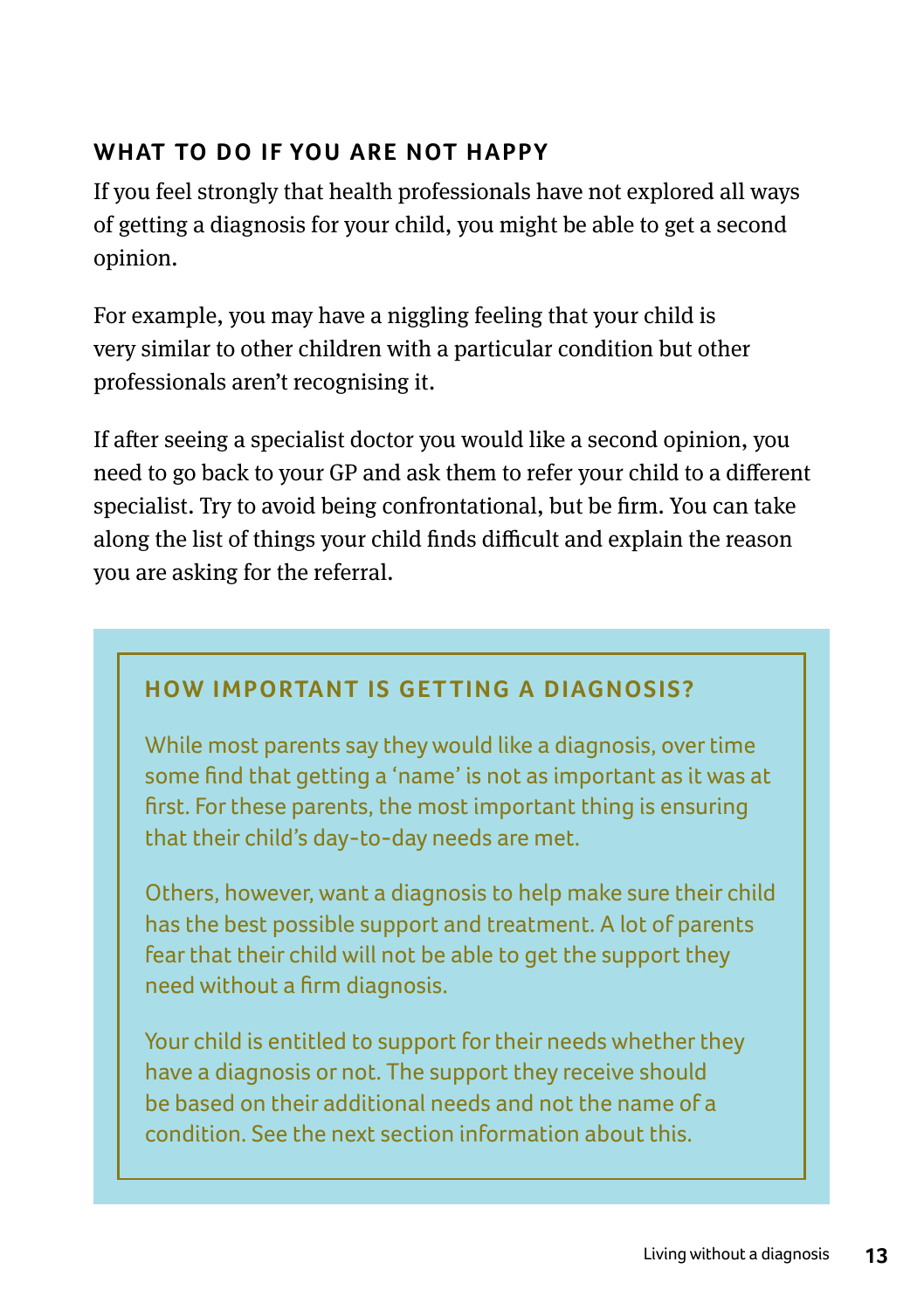*"I felt that getting a name for our daughter's condition would help us when explaining to others what was wrong, but in the end, it didn't matter. All the professionals involved needed to know was that the immediate difficulties were, so the right care could be arranged."*  **Parent carer**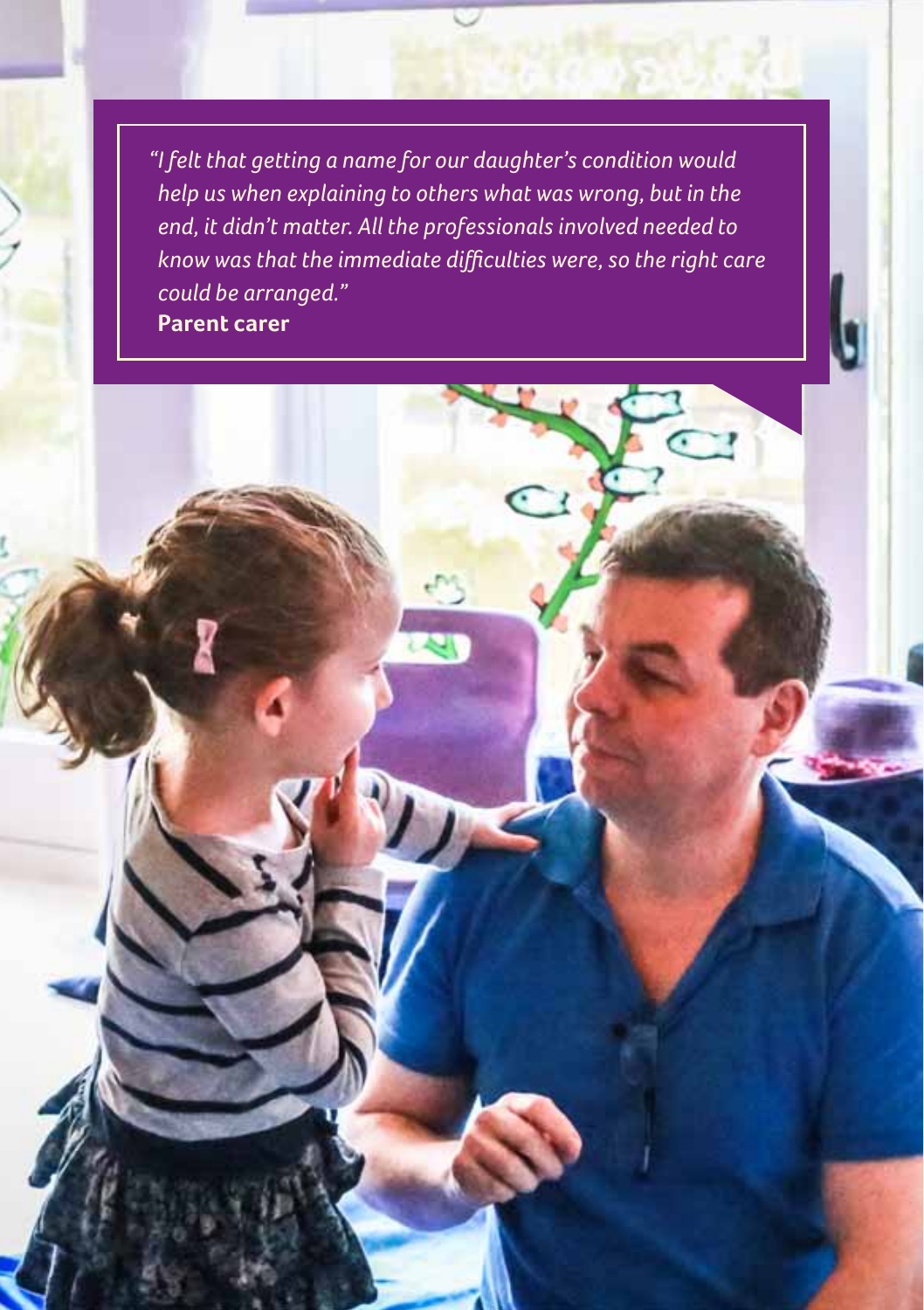## Getting the right support

Below we describe the support that your child and you as a carer/family are entitled to, whether you have a diagnosis or not.

#### **Communic ating your child's needs**

iMake a list of all the ways your child is affected and take copies along to all medical appointments and assessments.

#### **Communication passports**

You might find it helpful to create a communication passport for your child. A communication or hospital passport is a booklet that you can use to pass on crucial information about a child or young person with additional needs. It contains information about their condition, medications, likes and dislikes and essential information if an emergency happens.

CALL Scotland have templates for communication passports on their website. Visit **[www.communicationpassports.org.uk](https://www.communicationpassports.org.uk/)** 

Mencap also have a hospital passport for children with a learning disability on their website: **[www.mencap.org.uk/advice-and-support/health/](https://www.mencap.org.uk/advice-and-support/health/our-health-guides) [our-health-guides](https://www.mencap.org.uk/advice-and-support/health/our-health-guides)**

#### **TREATMENT AND SUPPORT STRATEGIES**

Treatment, therapy or other support services should be tailored to your child's needs, not the name of their condition. Strategies to help your child's mobility or speech and language development are suitable for many children with different conditions.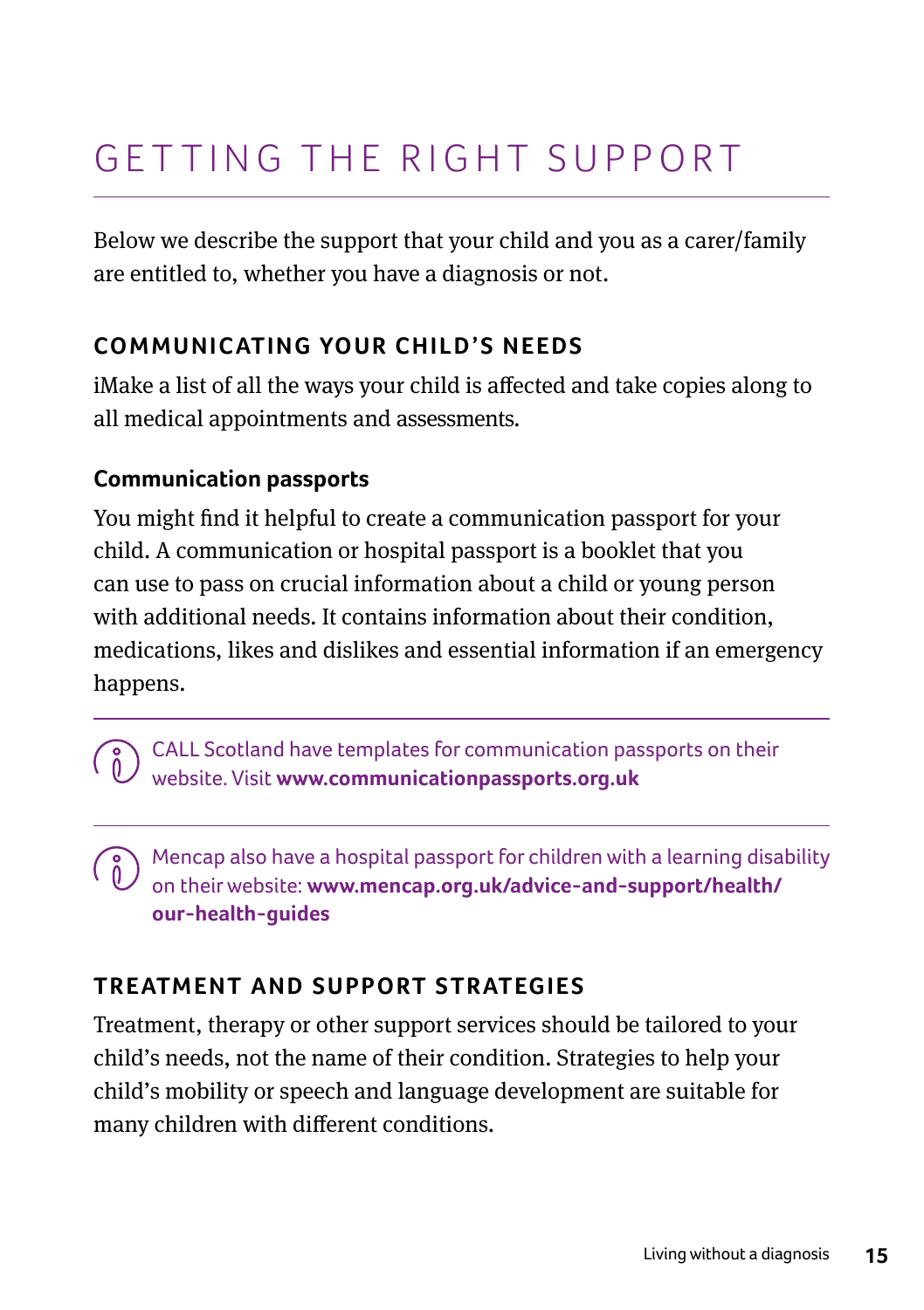#### **services and support from your local authorit y**

Social services departments of local authorities are legally responsible for arranging support for disabled children, their siblings, and their carers. You are entitled to have a social services assessment of your child's needs, and your needs as a parent carer, whether your child has a diagnosis or not.

An assessment is the start of the process to decide if services are needed. It is an opportunity for you to tell a professional about your child and family's needs. An assessment is important because it can lead to a number of services being provided, like practical help in the home and short breaks.

You can request an assessment by contacting your social services department (in Scotland this is known as the Social Work Department, and in Northern Ireland it is the Health and Social Services Trust). Your GP, paediatrician or health visitor can also ask on your behalf.

Our website has more information about accessing services, plus in-depth guides and factsheets at: **[www.contact.org.uk/](https://www.scope.org.uk/support/families/diagnosis/communication-issues)social-care** or you can call our helpline: **0808 808 3555.**

#### **Getting financial help/support**

You might be entitled to receive benefits such as Disability Living Allowance, depending on the level of support or care that your child needs. Our freephone helpline offers expert confidential advice on benefits, and we have a list of charitable grants parents can apply to for help.

Parents often worry that when they fill out forms to get services or financial assistance, having no diagnosis for their child will work against them. You can ask your specialist or paediatrician to write a letter to outline the difficulties and/or symptoms your child experiences and what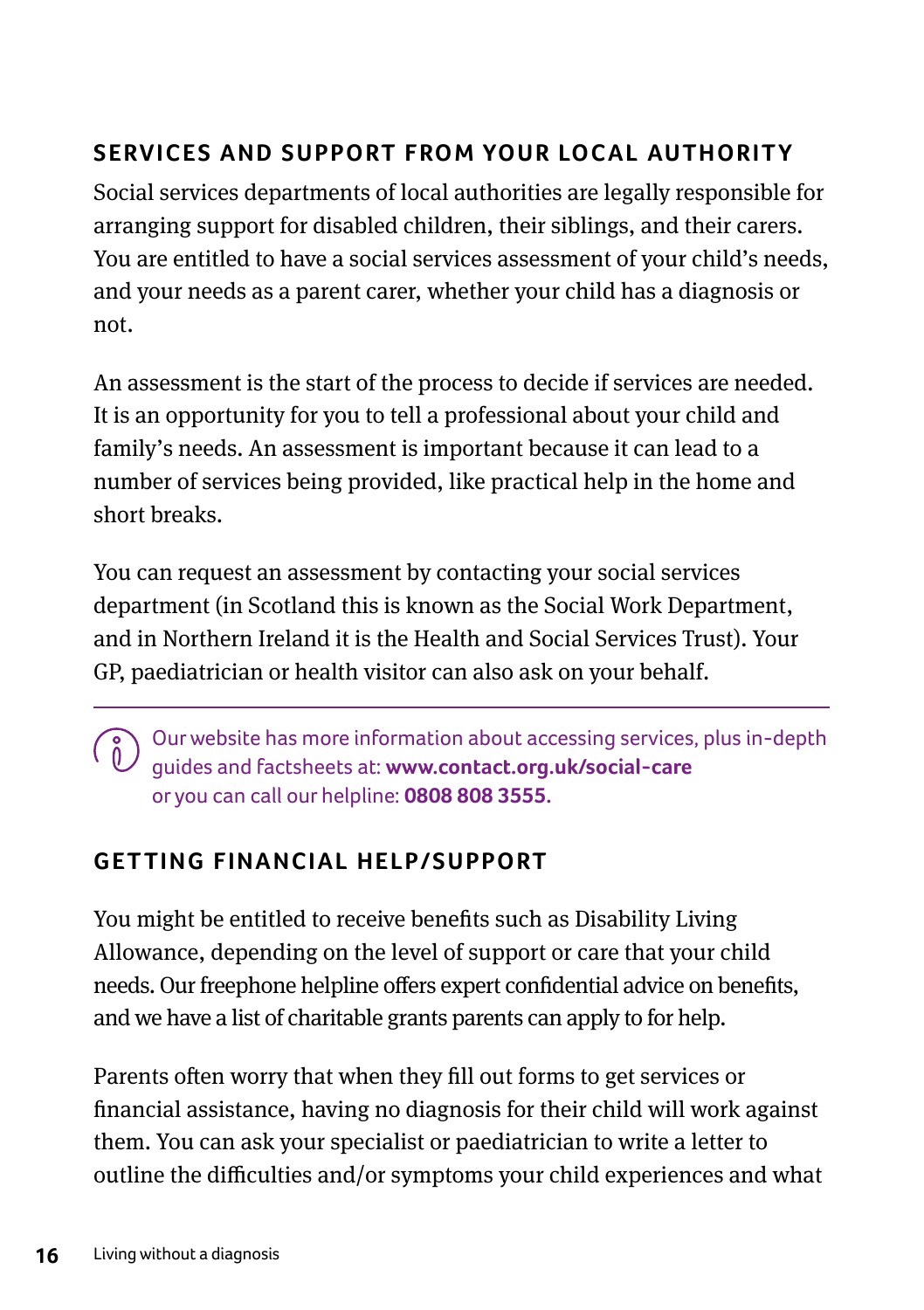effect this has on daily life to support your claims. We can offer advice to families on financial support regardless of whether your child has a diagnosis.

. See our guide to *Money Matters*, a checklist of financial help you may be entitled to at **www.contact.org.uk/finance** or contact our helpline and ask for your free copy: **0808 808 3555 helpline@contact.org.uk**

#### **GETTING SUPPORT FOR YOUR CHILD'S FDUCATION**

Your child is entitled to have extra support to help them at their nursery, pre-school or school, if they need it. This does not depend on having a diagnosis.

However, getting support for your child at nursery or in school may be more difficult if you do not have a named condition. You can improve the setting's/school's understanding by getting a letter written by the child's specialist or paediatrician to list the their needs and how best they can be supported.

A child with additional learning needs is entitled to get help in the education setting based on their needs, and not their diagnosis.

The main point of contact is the early years or school's special educational needs coordinator (England and Northern Ireland), Additional Learning Needs Co-ordinator (Wales) or Additional Support for Learning Assistant (Scotland).

More on extra help in education is at **www.contact.org.uk/education** Our helpline's Education Advice Service can also support you: **0808 808 3555 helpline@contact.org.uk**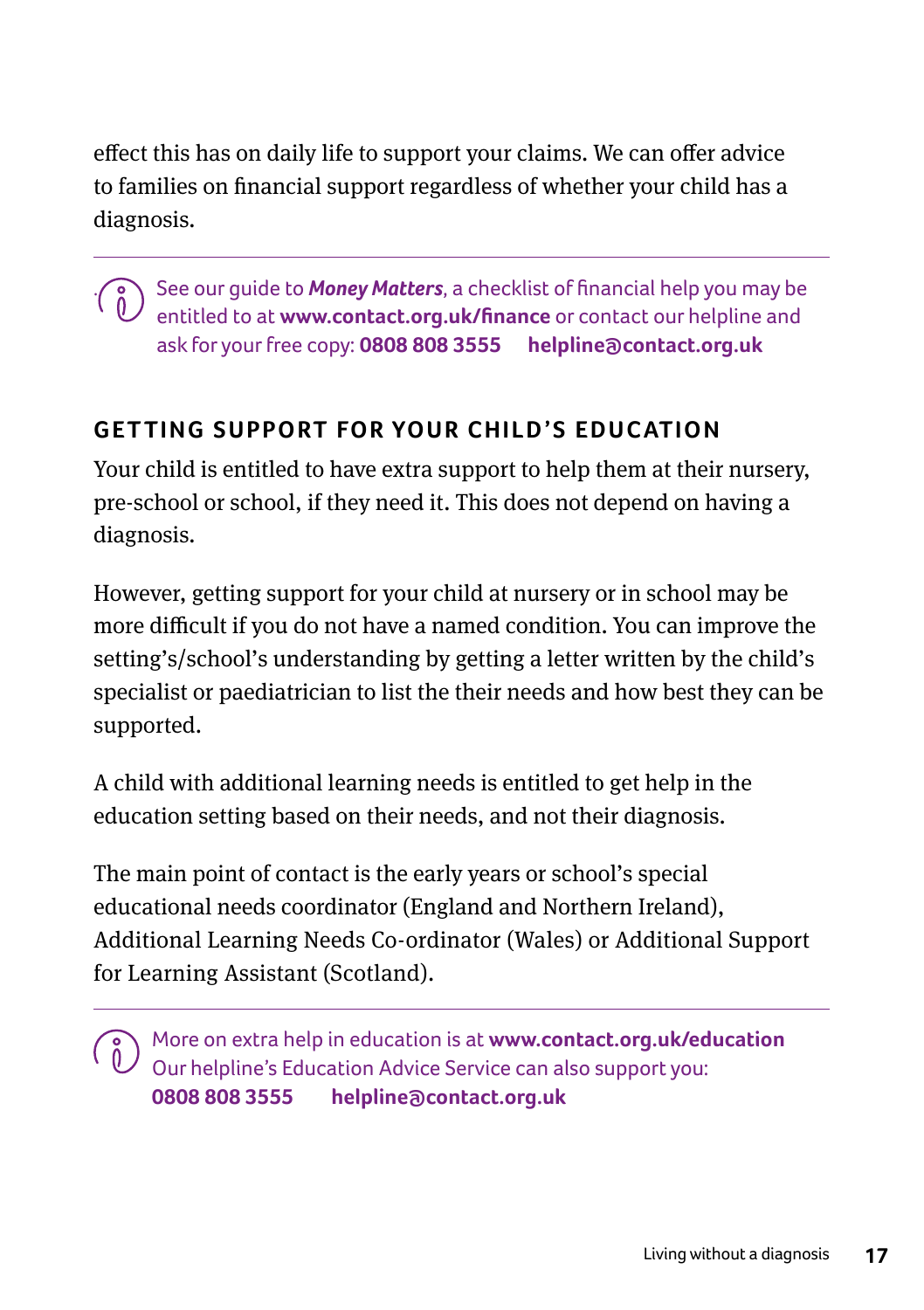### Meeting other parents

Parents often say that what helped them most was meeting other parents who are in, or have gone through, a similar situation. Meeting other parents can be a chance to hear useful tips, find out about local services and learn strategies for dealing with common issues like sleep and behaviour.

#### **Local parent support groups**

Many areas in the UK have local parents' support groups where families with children with all kinds of disabilities meet up. Local groups have the advantage of meeting regularly and provide a support network near your home if you need one.

Visit our website or call our helpline to find groups in your area: **0808 808 3555 www.contact.org.uk/parent-support-groups**

#### **OUR ONLINE COMMUNITY**

Our online community is a safe and trusted space where you can talk to other parents about anything and everything that affects you and your child – from medical conditions to healthcare, holidays and higher education.

Register to talk to parents, or log in with your Facebook account: **www.contact.org.uk/community**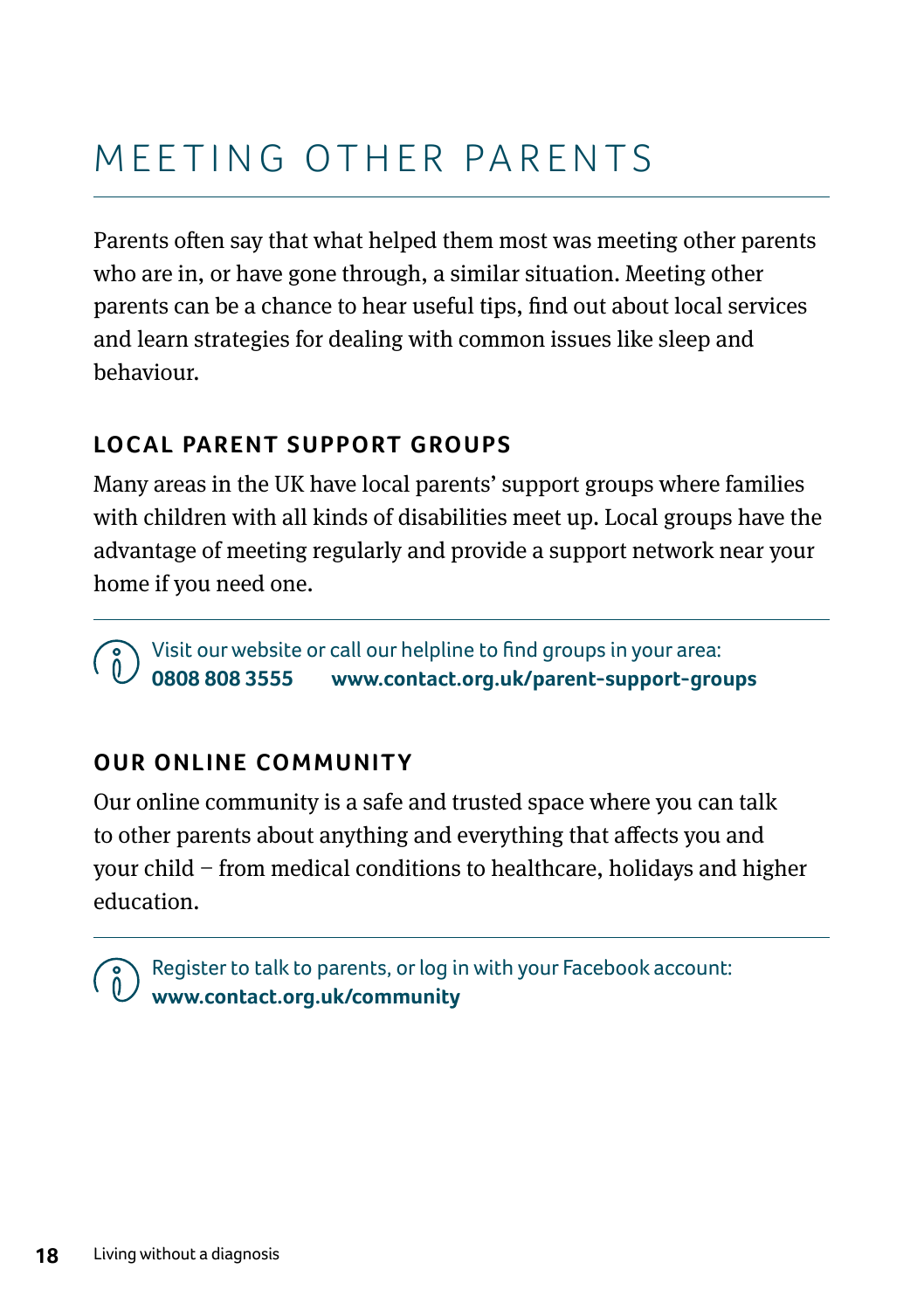**Living without a diagnosis 19** 

ĘO

 $\mathcal{O}$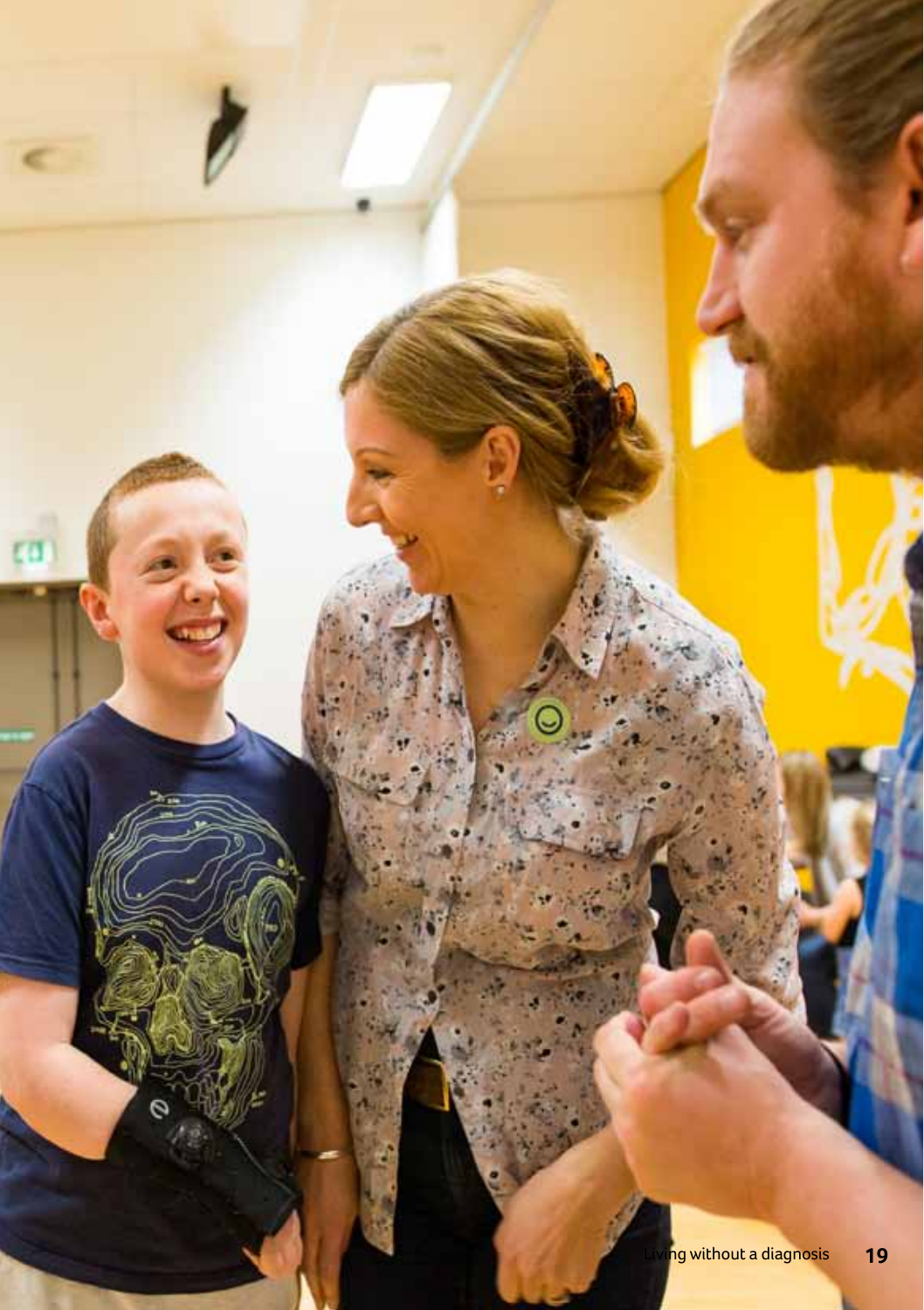### TOP TIPS FROM PARFNTS

You may find the number of professionals and appointments you have to attend overwhelming. These tips from parents who have 'been there' may help.

- **• Make a list of all the ways your child is affected** by their disability or condition to show doctors at appointments, or people in schools or nurseries.
- **• Create a communication passport for your child** (see page 15). This can be taken to appointments and it is a quick and easy way of passing on information to the specialist about your child.
- **• Get a diary or a big wall calendar** with space you can use to mark appointment times.
- **• Keep copies of all letters, appointments, and test results in a folder**. Keep a note of all the phone calls you make as well.
- **• Prepare any questions you want to ask at an appointment beforehand.** Write these all down in an appointment notebook and take it along with you.
- **• Take a friend or relative to your appointment to make notes while you talk.** It can be hard to remember what you are told, especially if you are upset.
- **• Take a copy of any reliable information about your child's rare condition to local services** that may not be familiar with the condition, such as your GP, social worker or physiotherapist.
- **• Work with health and other professionals to get the best help and support for your child**. Your expertise on their condition and the needs of your child is likely to be really important to this partnership.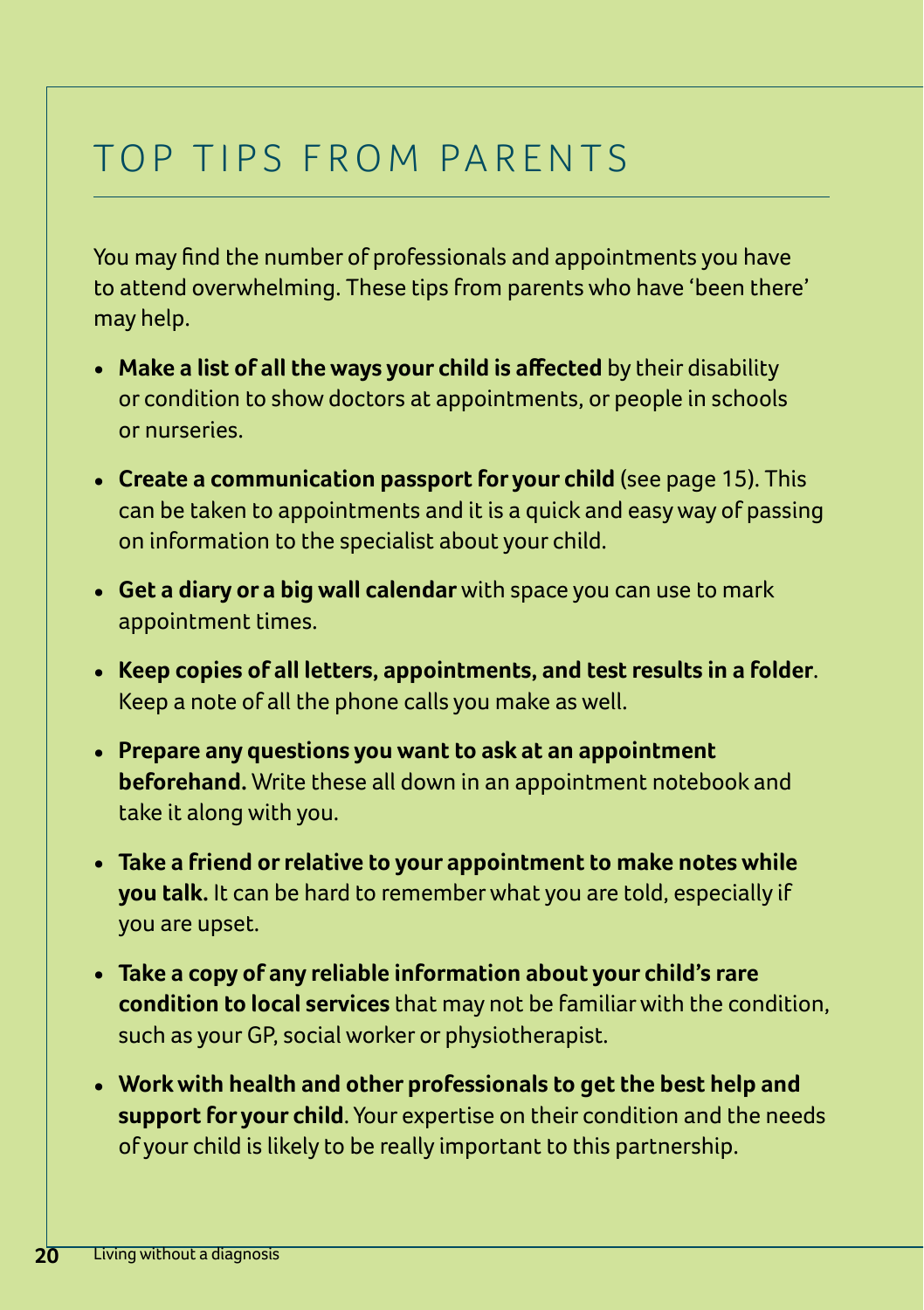- **• Use a mixture of local services and specialised services that suit the needs of your family best** – this will reduce stress, time and expense by not making long unnecessary journeys. Make sure that you let professionals know this is your plan.
- **• Don't be afraid to phone** if you feel that you need to see a specialist, or if you think you may have somehow got 'lost in the system'. Ask to speak to the doctor's secretary to find out what is happening with your child's appointment.
- **• Don't be afraid to ask your specialist questions that are concerning you**, however silly or insignificant you think they may seem. Support groups may also be a useful source of information about everyday issues.
- **• Try to stick with the same professionals if possible**, so that your child gets a good level of care all the time from people that understand their needs.
- **As a parent you know your own child.** Trust your instincts and keep asking until you get answers.

*"There was a mum who lived nearby whose daughter had Down syndrome. I got more information and support from her about getting local services for my child than anyone else."*   **Parent carer**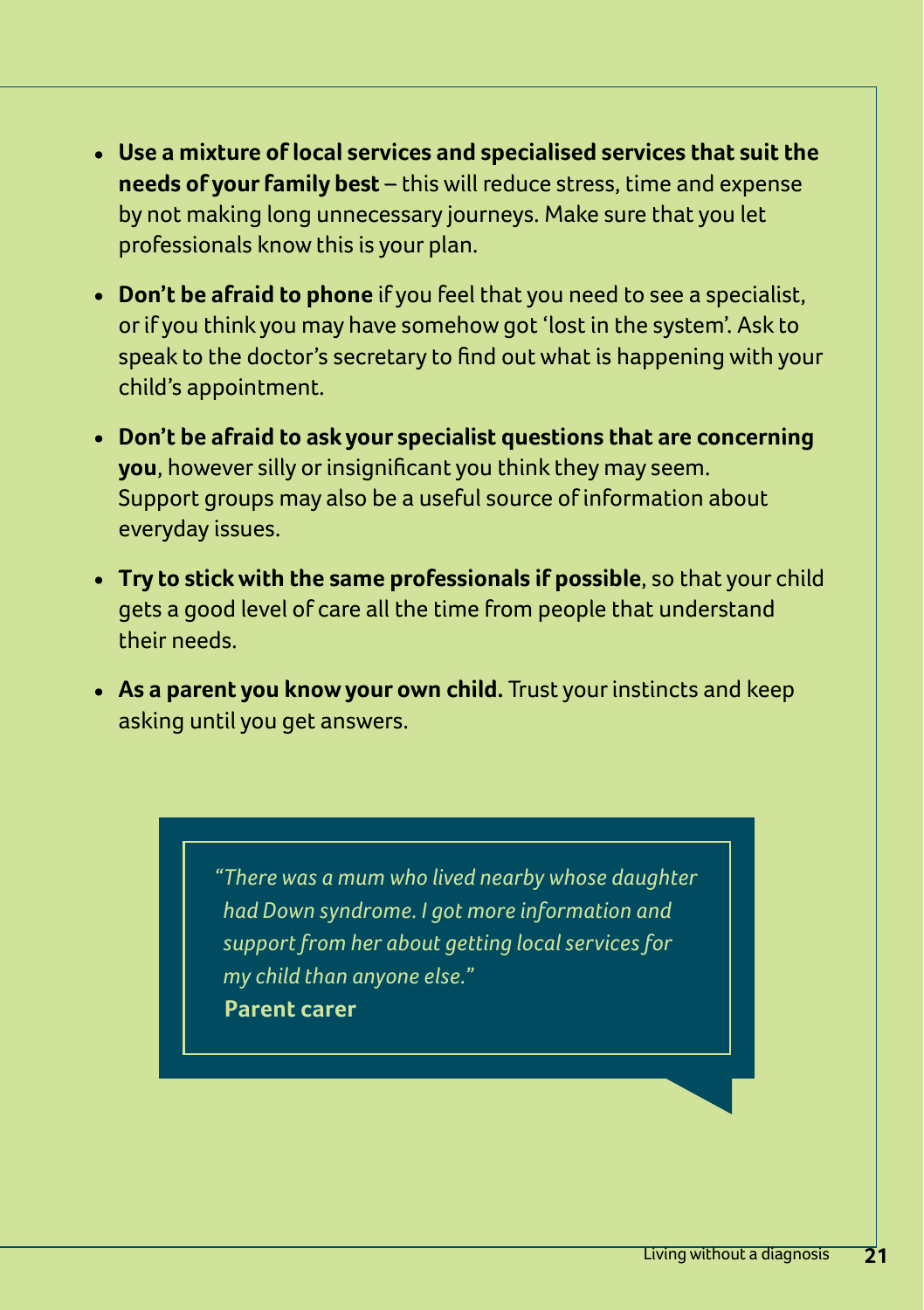#### **A parent's story**

Daniel, now 23, is the second of three boys. The main problem of not having a diagnosis was not knowing the cause of Daniel's severe developmental delays. We knew from the age of three, after an MRI at Great Ormond Street Hospital, that he has hypoplasia of the corpus callosum (underdevelopment of the middle structure of the brain). But this didn't explain all his difficulties.

Daniel is very delayed, we were told he was between 9 and 15 months in development. He is non-verbal and is incontinent. Of course, we didn't know any other parents with a child quite like Daniel, but we had friends with other diagnosed children online. We had read that 60% of children never receive a diagnosis, so we just imagined he was one of the ones who would never have a diagnosis.

When we moved to Holland, we thought we should get him known at the local teaching

hospital in case he should develop seizures again. The genetics department at the hospital tested him for Angelman syndrome, (Daniel's fourth Angelman test!), along with male Rett syndrome. Following this, a few years later they thought of him as a possible candidate for a newly developed test for the extremely rare Pitt Hopkins syndrome.

Then, completely out of the blue, we received the call from our geneticist informing us that our almost 16-year old finally had a diagnosis: Pitt Hopkins syndrome. We'd never heard of it before, and we certainly didn't know anything about it – even the name was a mouthful!

We later found out that there were less than 16 confirmed cases worldwide. Our immediate thought was to look for a support group, but there was nothing available – so this is where the story of the Pitt Hopkins Syndrome support group starts!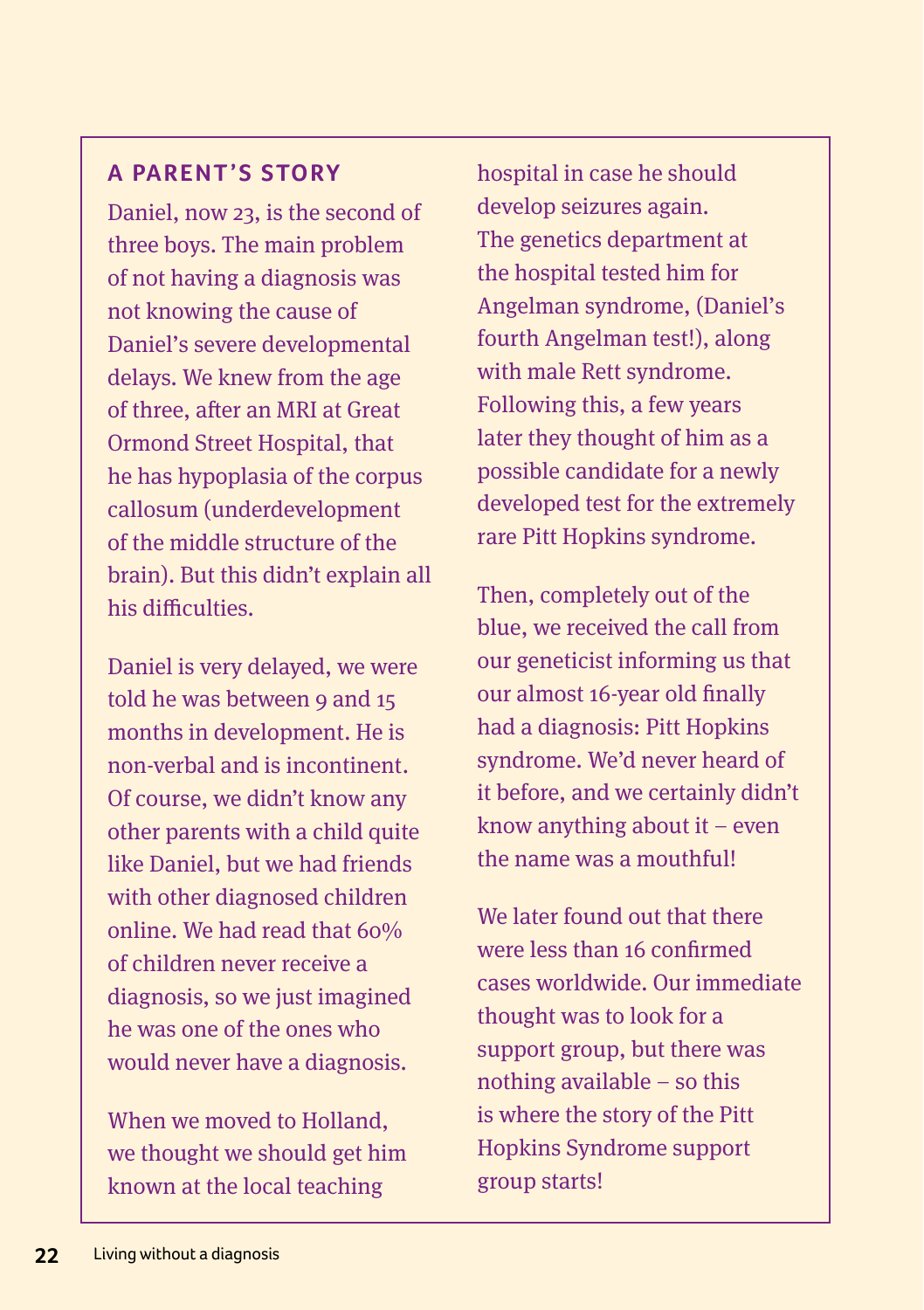### USFFUL ORGANISATIONS

#### **The Communication Trust**

The Communication Trust is a campaigning voice for children with speech, language and communication needs. The Trust also has a number of useful resources. **0207 843 2526 www.thecommunication.trust.org.uk**

#### **ICAN**

ICAN supports children with speech, language and communication difficulties. They offer a range of information services that provide help and advice to parents and practitioners about speech, language and communication. **0207 843 2544 www.ican.org.uk**

#### **Genetic Alliance UK**

Genetic Alliance UK aims to improve the lives of people affected by genetic conditions. The Alliance runs several projects, including SWAN UK (see page 12), and has information on genetic testing and services, including a list of UK regional genetics centres. **0207 831 0883 www.geneticalliance.org.uk** 

#### **Mencap**

Mencap work to improve the lives of children and adults with a learning disability and their families. They run various projects and programmes for people with a learning disability, their families and professionals, including local groups and sport. **Helpline: 0808 808 1111 www.mencap.org.uk**

#### **National Autistic Society**

National Autistic Society (NAS) is a UK-wide charity for people who have autism (including Asperger's syndrome) and their families. NAS provides information, support and services. Even though your child may not have been diagnosed with autism, NAS has useful information. **Helpline: 0808 800 4104 www.autism.org.uk**

#### **SCOPE**

SCOPE supports disabled people and their families in the UK by providing help and information, services and campaigning. The charity specialises in helping people with cerebral palsy but will support any disability. **Helpline: 0808 800 3333 www.scope.org.uk**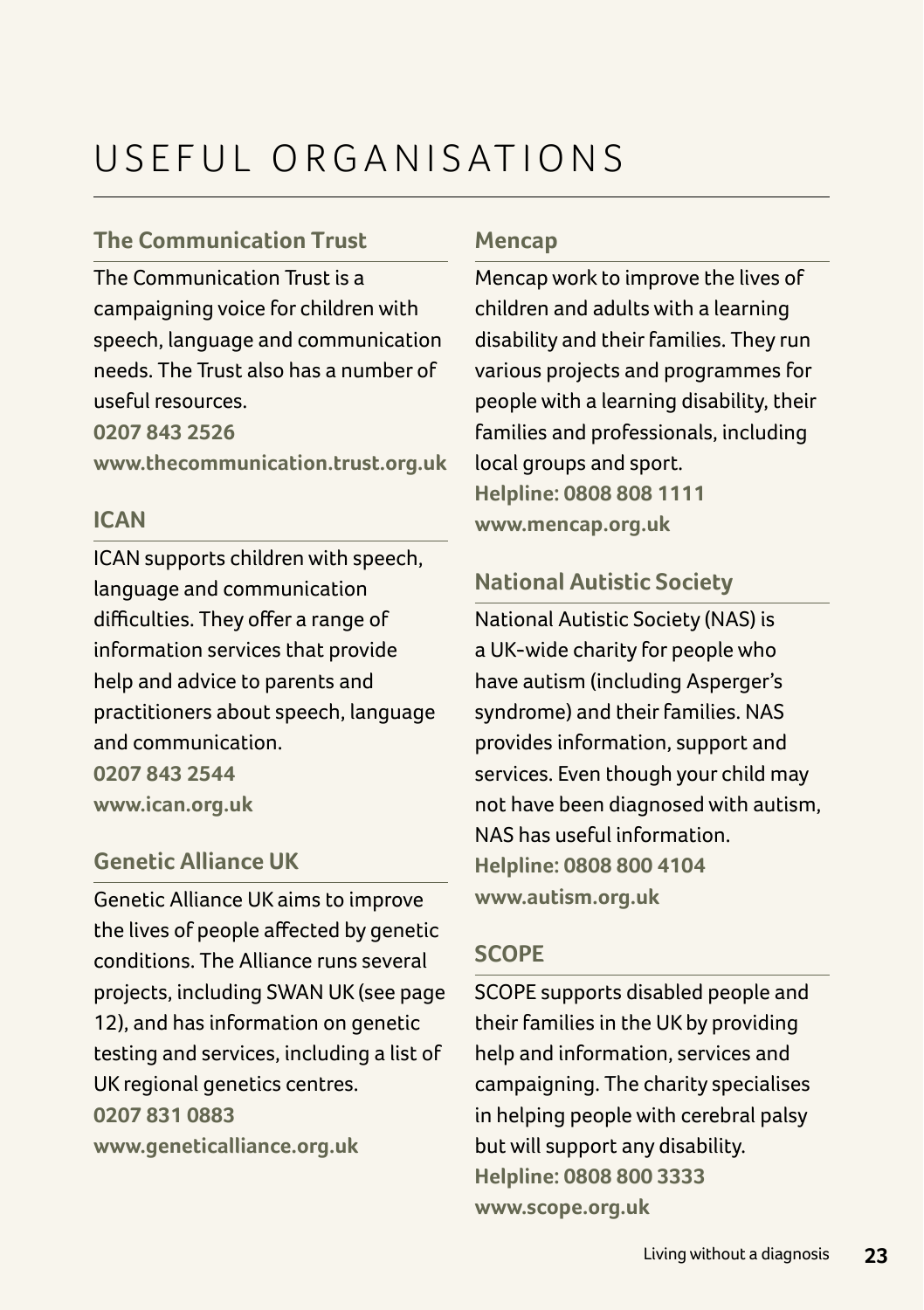# Glossar y

#### **Additional learning needs coordinator**

The person at a school or in early years' settings who is responsible for coordinating extra help in education in Wales.

#### **Additional needs**

Any additional support, beyond services available to all children of the same age, that a child or young person who has a condition, difficulty, or challenge, needs.

#### **Additional support for learning assistant**

The person at a school or in early years' settings who is responsible for coordinating extra help in education in Scotland.

#### **Asphyxia**

A condition where there is a lack of oxygen in the blood and a build up of carbon dioxide, usually due to stopping breathing or suffocation.

#### **Communication or hospital passport**

A communication or hospital passport is a booklet that is used to pass on crucial details about a child or young person with additional support needs. It contains information about their condition, medication, likes and dislikes and essential contacts in an emergency situation.

#### **Disability Living Allowance**

Disability Living Allowance (DLA) is the main benefit for children who have a condition or long-term illness. To make a successful claim for DLA, you have to show that your child needs substantially more care, attention or supervision than other children of the same age who don't have disability or health condition. **Warning!** You should not claim DLA for a child who is subject to immigration control without first speaking to a specialist adviser, as a claim could affect your right to stay in the UK.

#### **General practitioner (GP)**

Your GP will be the first person to ask for medical help and advice. They can ask for your child to be seen by a specialist.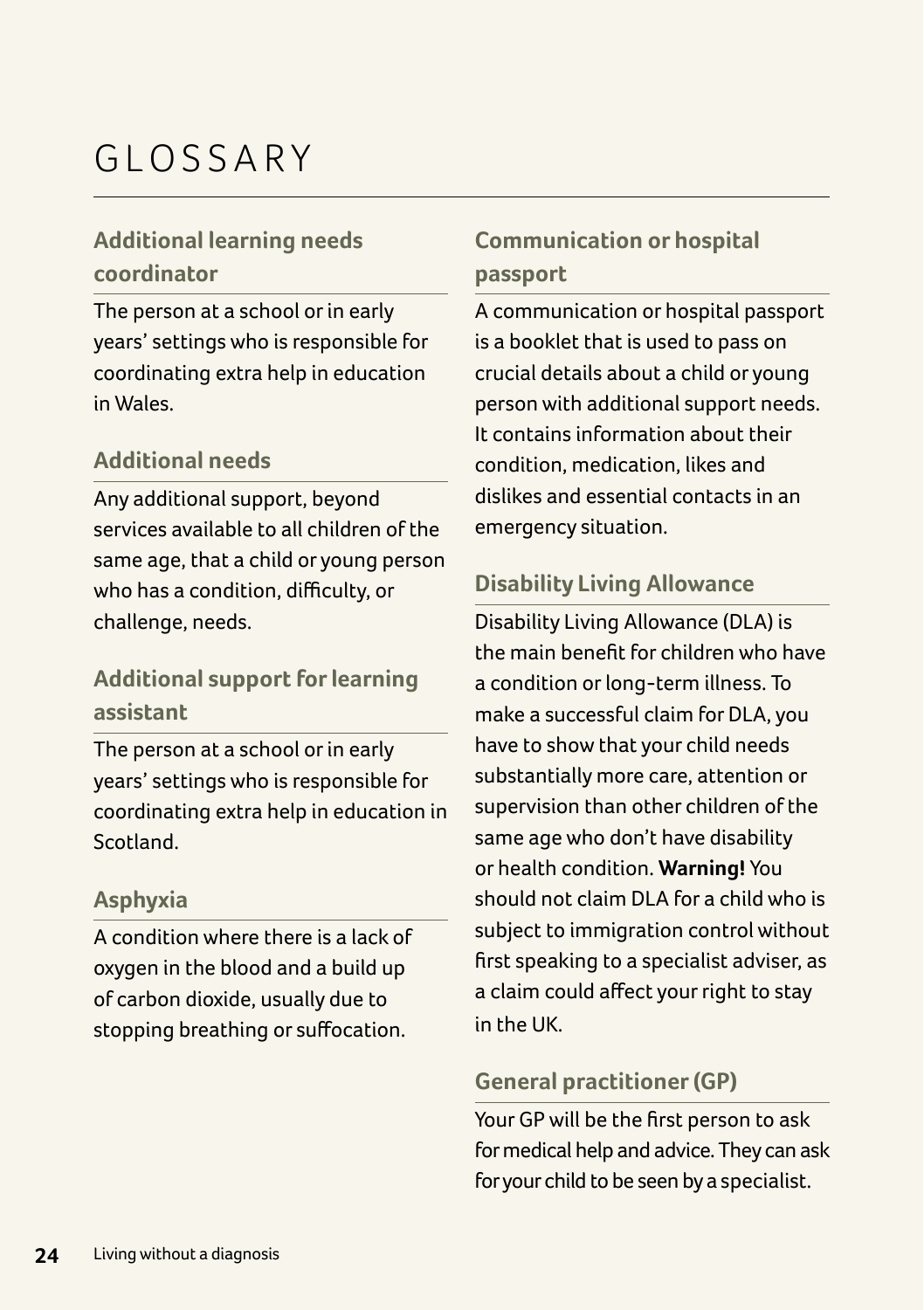#### **Genetic condition**

A genetic condition is caused by changes (mutations) in genes (our body's blueprint) or chromosomes (the structures that DNA is strung onto). Genetic conditions will affect a person from birth. Some genetic conditions are passed down through the parents' genes, but others are caused by changes to DNA and chromosomes.

#### **Global developmental delay**

A child may be described as having global developmental delay (GDD) if they have not reached two or more milestones in all areas of development (called developmental domains). These areas are:

- **•**  *motor skills gross motor skills (sitting up or rolling over) and fine motor skills (picking up small objects)*
- **•**  *speech and language babbling, imitating speech and identifying sounds*
- **•**  *cognitive skills the ability to learn new things, process information and/or organise thoughts*
- **•**  *social and emotional skills interacting with others and development of personal traits and feeling.*

Our guide **Developmental delay** has more information. Call our freephone helpline on **0808 808 3555** for a free copy.

#### **Genetics service**

Genetics centres in the UK are organised on a regional basis and include both clinics, where you may see a clinical geneticist or a genetics counsellor, and laboratory services, where tests are carried out. Genetics services may have other professionals based within them. The service will support anybody who is affected by a genetic condition, or if it is suspected that they have a genetic condition. The Genetic Alliance can let you know where your nearest your nearest genetic centre is (see page 23).

#### **Metabolic condition**

Metabolism is the process your body uses to make energy from the food you eat. A metabolic condition occurs when abnormal chemical reactions in your body disrupt this process. When this happens, you might have too many of some substances, or too few of others that you need to stay healthy.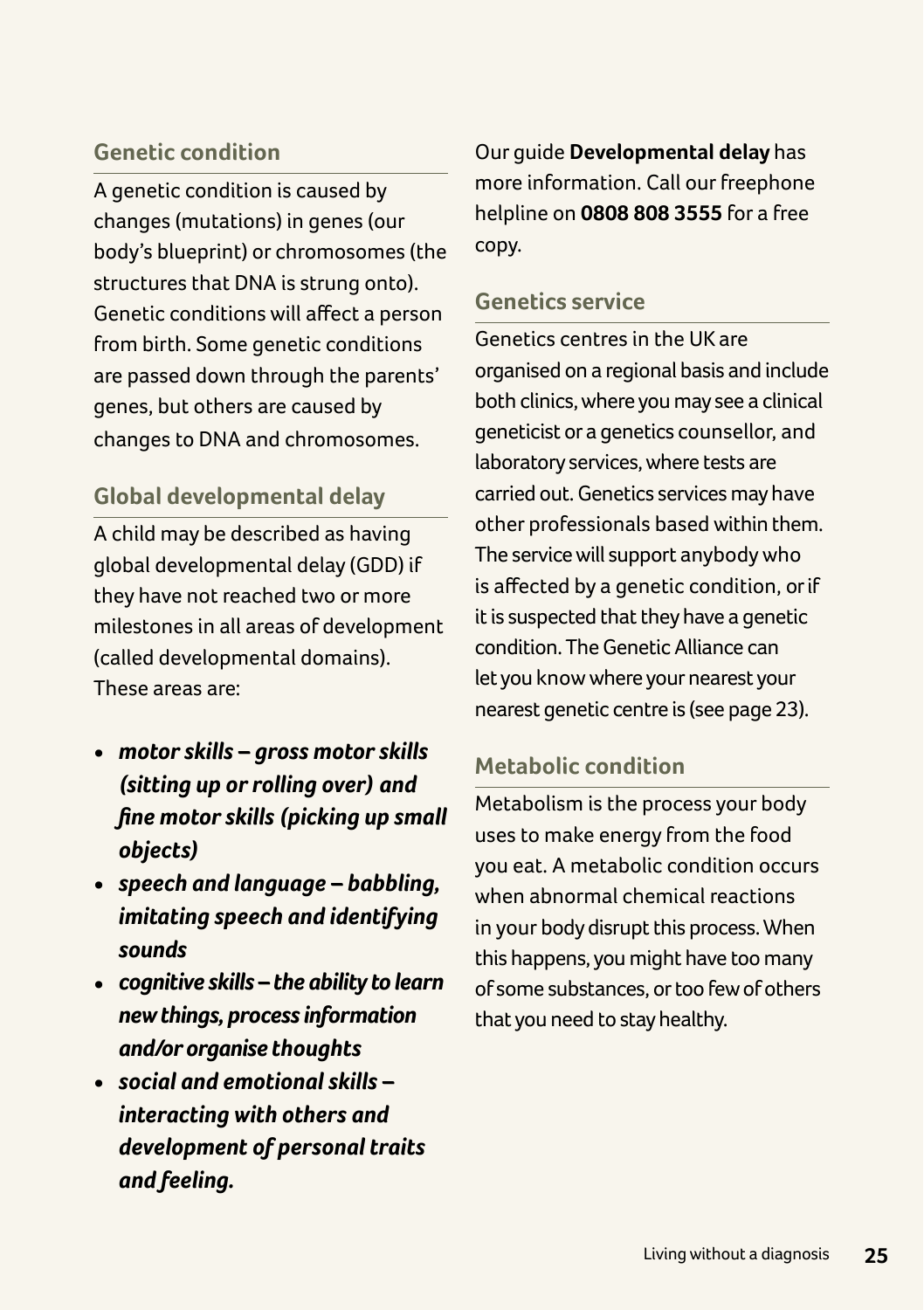#### **Health visitor**

A health visitor is a nurse who has undertaken extra training to work with families in the community. They can give practical advice on day-to-day matters such as feeding, sleep, and behaviour. Some health visitors have specialist roles, such as working with children with disabilities.

#### **Occupational therapist**

An occupational therapist pays particular attention to hand-toeye coordination, perception and manipulative skills. They can give advice and sometimes provide suitable aids for feeding, dressing, toileting, bathing, play and literacy skills.

#### **Paediatrician**

A paediatrician is a doctor who specialises in looking after babies, children and young people. A paediatrician can coordinate the work of services involved in the management, care and education of a child.

#### **Physiotherapists**

A physiotherapist helps in the management and development of movement skills. This may include using exercises to strengthen weak muscles and games to improve coordination and motor skills.

#### **Prematurity**

A 'premature' or 'preterm' baby is one that is born after 24 and before 37 full weeks after the first day of the mother's last period.

#### **Rare condition**

The European Union says a condition is considered to be rare if it affects fewer than five people in every 10,000. Rare conditions affect both children and adults and can occur at any time of life. Most rare conditions are life-long and some are known as 'progressive' (may get worse over time). In some cases, rare conditions can be life threatening.

#### **Social services assessment**

As a parent, you have the right to ask for your child's needs to be assessed by social services. In Scotland this is known as the Social Work Department. In Northern Ireland it is called the Health and Social Services Trust. You also have the right to ask for an assessment for yourself. An assessment could lead to services for your child being provided, or services begin offered to help you as their carer. You also have a right to ask for a carers assessment. An assessment could lead to services, or direct payments to arrange services or support for you and your child.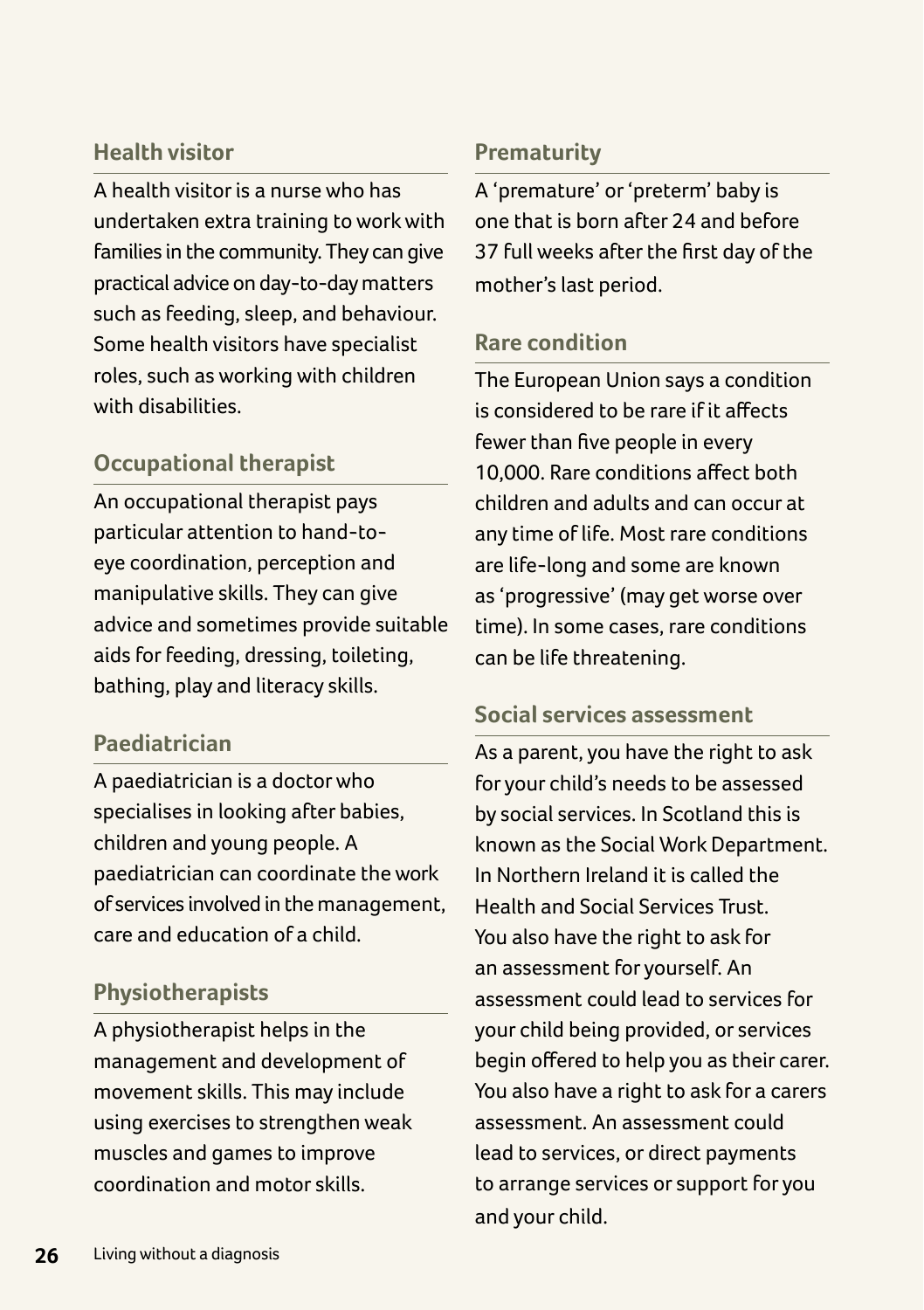#### **Specialist**

A specialist doctor (or consultant) is a senior doctor who practises in one particular area of health, such as a cardiologist for the heart, or a neurologist for conditions affecting the brain. Once speciality training has been completed, doctors are able to apply for consultant posts. Consultants have ultimate responsibility for the care of patients referred to them.

**Special educational needs (SEN)**

Children with special educational needs, or additional learning needs, have a considerably greater difficulty in learning than others of the same age. This includes communication, physical, sensory and emotional difficulties that require additional support to help a child reach their full potential.

**Special educational needs coordinator (SENCO)**

The person at a school or in early years' settings who is responsible for coordinating extra help in education in England.

#### **Speech and language therapist (SALT)**

A speech and language therapist helps children learn to communicate, either through speech or other methods. They can also help if there are problems with eating, drinking and swallowing.